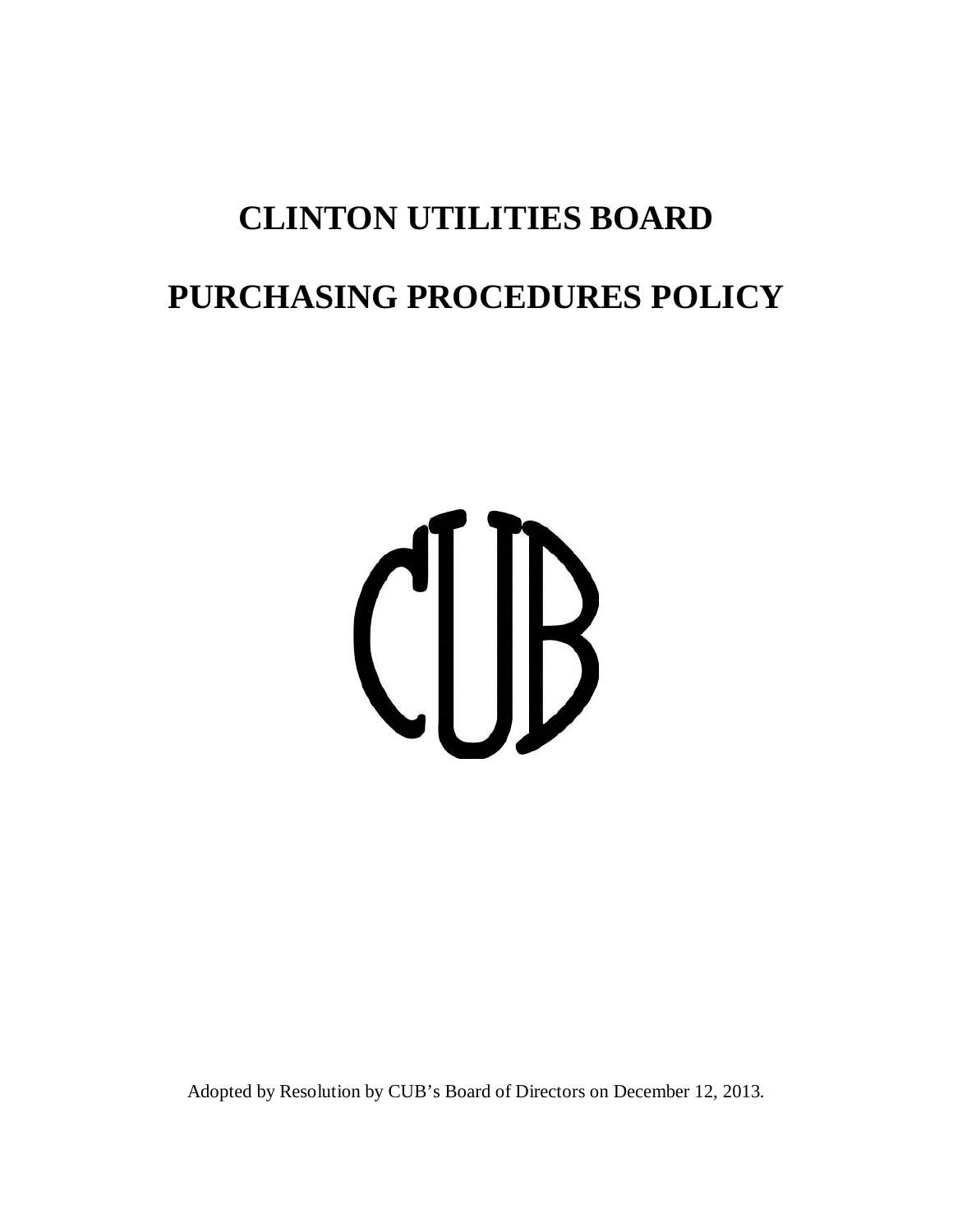# **TABLE OF CONTENTS**

| Section 100 |                                                   |
|-------------|---------------------------------------------------|
| Section 101 |                                                   |
| (1)         |                                                   |
| (2)         |                                                   |
| (3)         |                                                   |
| (4)         |                                                   |
| (5)         |                                                   |
| (6)         |                                                   |
| (7)         |                                                   |
| (8)         |                                                   |
| (9)         |                                                   |
| (10)        |                                                   |
| (11)        |                                                   |
|             |                                                   |
|             |                                                   |
| Section 102 |                                                   |
|             |                                                   |
| Section 200 |                                                   |
| Section 201 |                                                   |
| Section 202 |                                                   |
| Section 203 |                                                   |
|             | <b>ARTICLE III: PURCHASING, SOURCE SELECTION,</b> |
| Section 300 |                                                   |
| (1)         |                                                   |
| (2)         |                                                   |
| (3)         |                                                   |
| (4)         |                                                   |
| Section 301 |                                                   |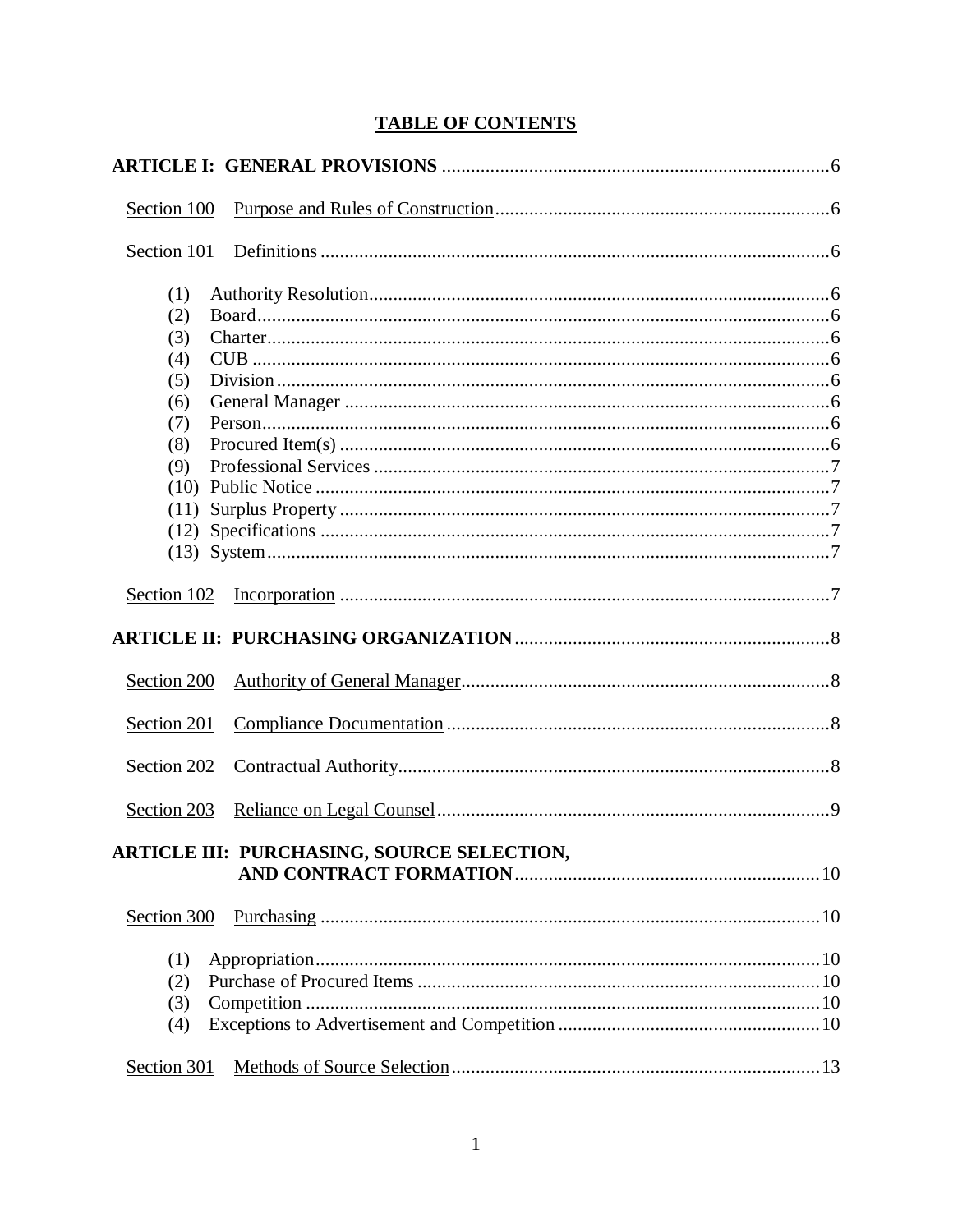| (1)         |                                                                 |  |
|-------------|-----------------------------------------------------------------|--|
| (2)         |                                                                 |  |
| (3)         |                                                                 |  |
| (4)         |                                                                 |  |
| Section 303 |                                                                 |  |
| (1)         |                                                                 |  |
| (2)         |                                                                 |  |
| (3)         |                                                                 |  |
| (4)         |                                                                 |  |
| (5)         |                                                                 |  |
| Section 304 |                                                                 |  |
| (1)         |                                                                 |  |
| (2)         |                                                                 |  |
| (3)         |                                                                 |  |
| (4)         |                                                                 |  |
| (5)         |                                                                 |  |
| Section 305 | <b>Negotiations After Competitive Sealed Bidding</b>            |  |
|             |                                                                 |  |
| Section 306 |                                                                 |  |
| (1)         |                                                                 |  |
| (2)         |                                                                 |  |
| (3)         |                                                                 |  |
| (4)         |                                                                 |  |
| (5)         |                                                                 |  |
| (6)         |                                                                 |  |
| Section 307 | Cancellation of Invitations to Bid or Requests for Proposals 18 |  |
| Section 308 |                                                                 |  |
| Section 309 |                                                                 |  |
| Section 310 |                                                                 |  |
|             | <b>ARTICLE IV: SPECIFICATIONS FOR SUPPLIES AND SERVICES 20</b>  |  |
|             |                                                                 |  |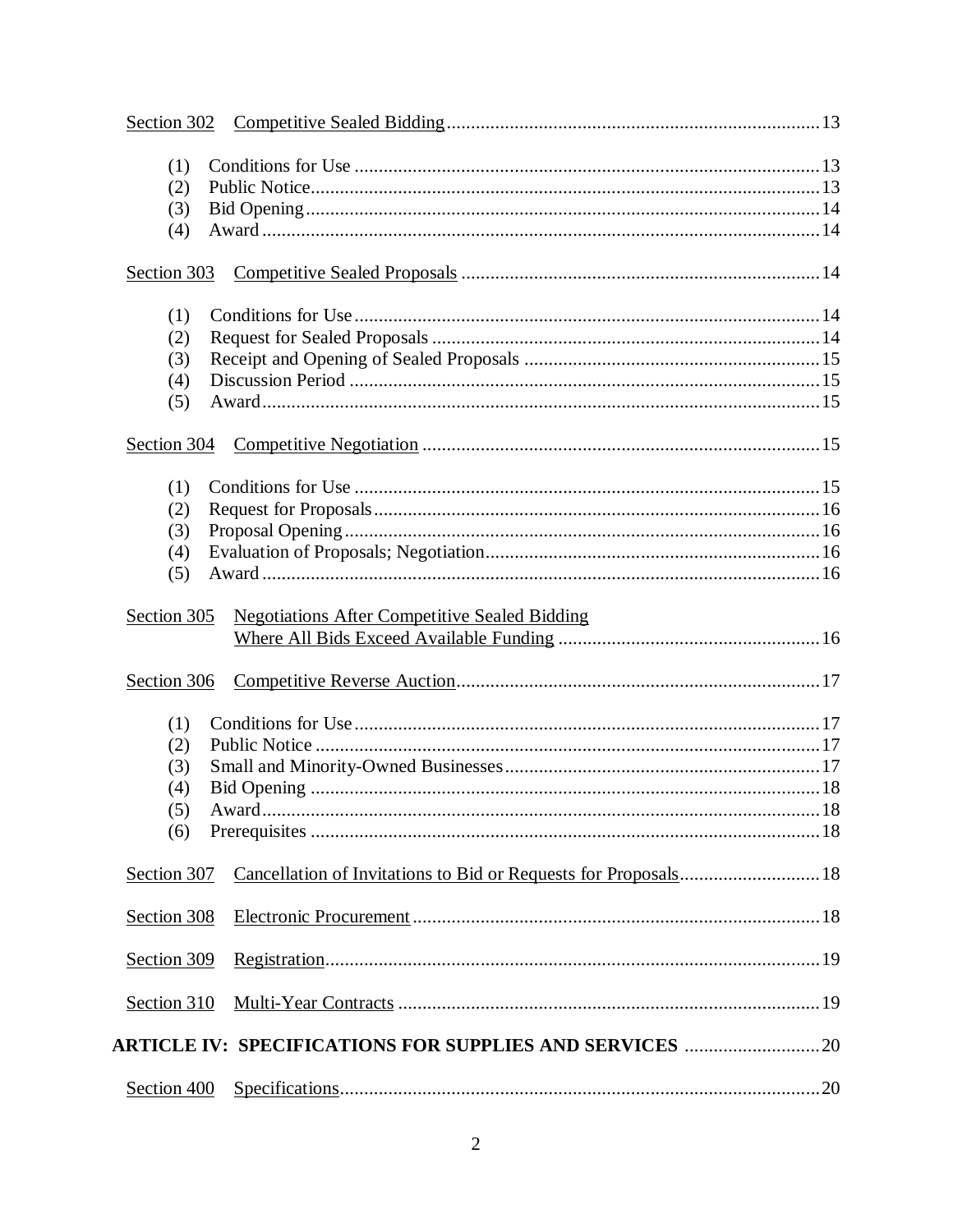| Section 401 |                                                                      |  |
|-------------|----------------------------------------------------------------------|--|
|             | <b>ARTICLE V: PROCUREMENT OF PROFESSIONAL SERVICES 21</b>            |  |
| Section 500 |                                                                      |  |
| Section 501 |                                                                      |  |
| Section 502 |                                                                      |  |
| (1)         |                                                                      |  |
| (2)<br>(3)  |                                                                      |  |
| Section 503 |                                                                      |  |
|             |                                                                      |  |
| Section 600 |                                                                      |  |
| (1)         |                                                                      |  |
| (2)         |                                                                      |  |
| (3)         | Rejection of Bids for Noncompliance with Bid Security Requirements23 |  |
| (4)         |                                                                      |  |
| (5)         |                                                                      |  |
| Section 601 |                                                                      |  |
|             |                                                                      |  |
| (1)<br>(2)  |                                                                      |  |
| (3)         |                                                                      |  |
| (4)         |                                                                      |  |
|             |                                                                      |  |
|             |                                                                      |  |
| Section 602 |                                                                      |  |
| (1)         |                                                                      |  |
| (2)         |                                                                      |  |
|             | <b>ARTICLE VII: CONTRACT MODIFICATIONS AND TERMINATIONS  26</b>      |  |
|             |                                                                      |  |
| Section 700 |                                                                      |  |
| Section 701 |                                                                      |  |
| (1)         |                                                                      |  |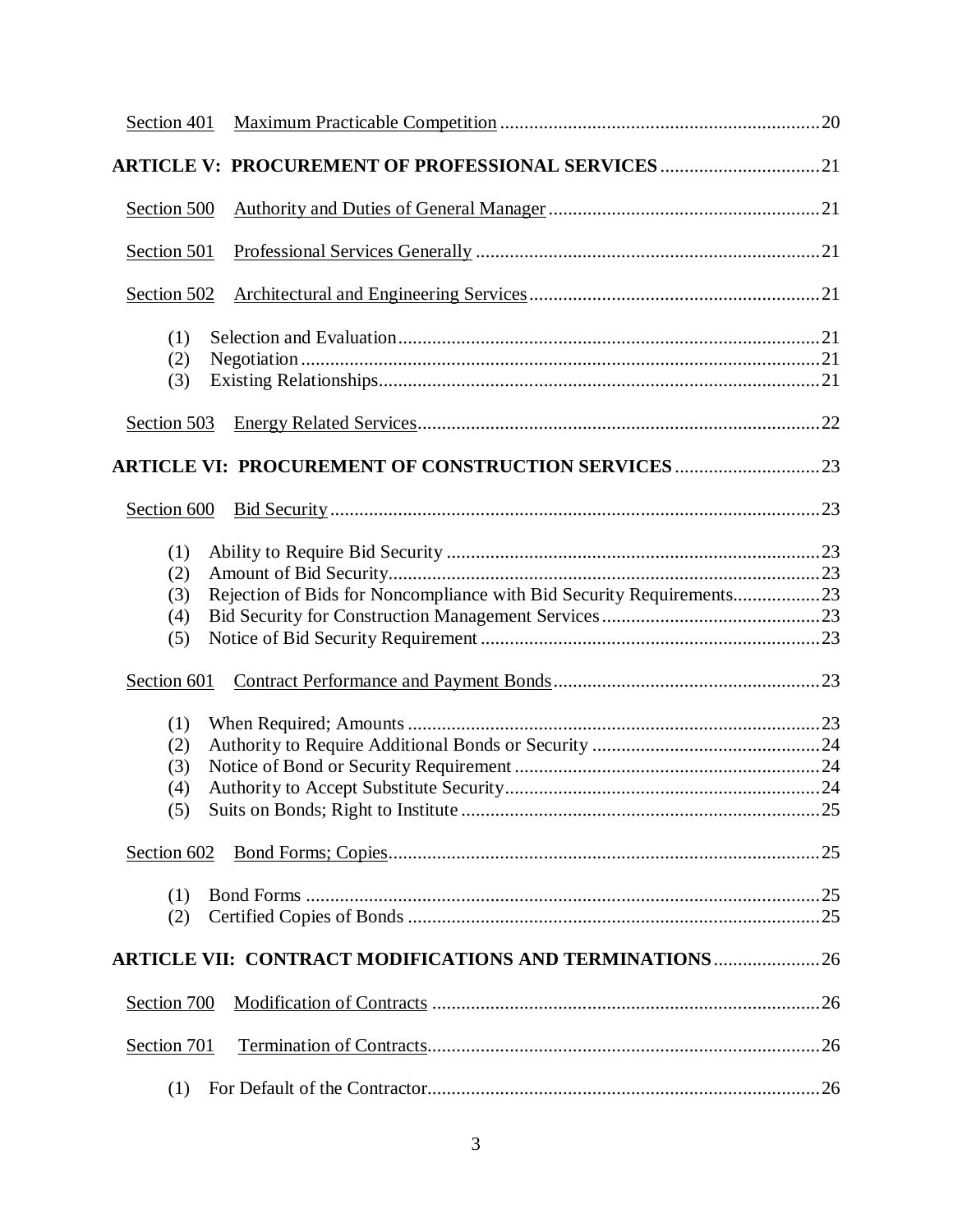| (2)                                    |                                                                       |  |
|----------------------------------------|-----------------------------------------------------------------------|--|
|                                        |                                                                       |  |
| Section 800                            |                                                                       |  |
| (1)<br>(2)<br>(3)<br>(4)<br>(5)<br>(6) |                                                                       |  |
|                                        |                                                                       |  |
| Section 900                            |                                                                       |  |
| (1)<br>(2)<br>(3)<br>(4)               |                                                                       |  |
| Section 901                            |                                                                       |  |
|                                        |                                                                       |  |
| Section 1000                           |                                                                       |  |
| Section 1001                           |                                                                       |  |
| Section 1002                           | <u>Purchase of Surplus Property by CUB Officials and Employees</u> 31 |  |
|                                        |                                                                       |  |
| Section 1100                           |                                                                       |  |
| Section 1101                           |                                                                       |  |
| Section 1102                           |                                                                       |  |
| (1)<br>(2)                             |                                                                       |  |
| Section 1103                           |                                                                       |  |
| (1)                                    |                                                                       |  |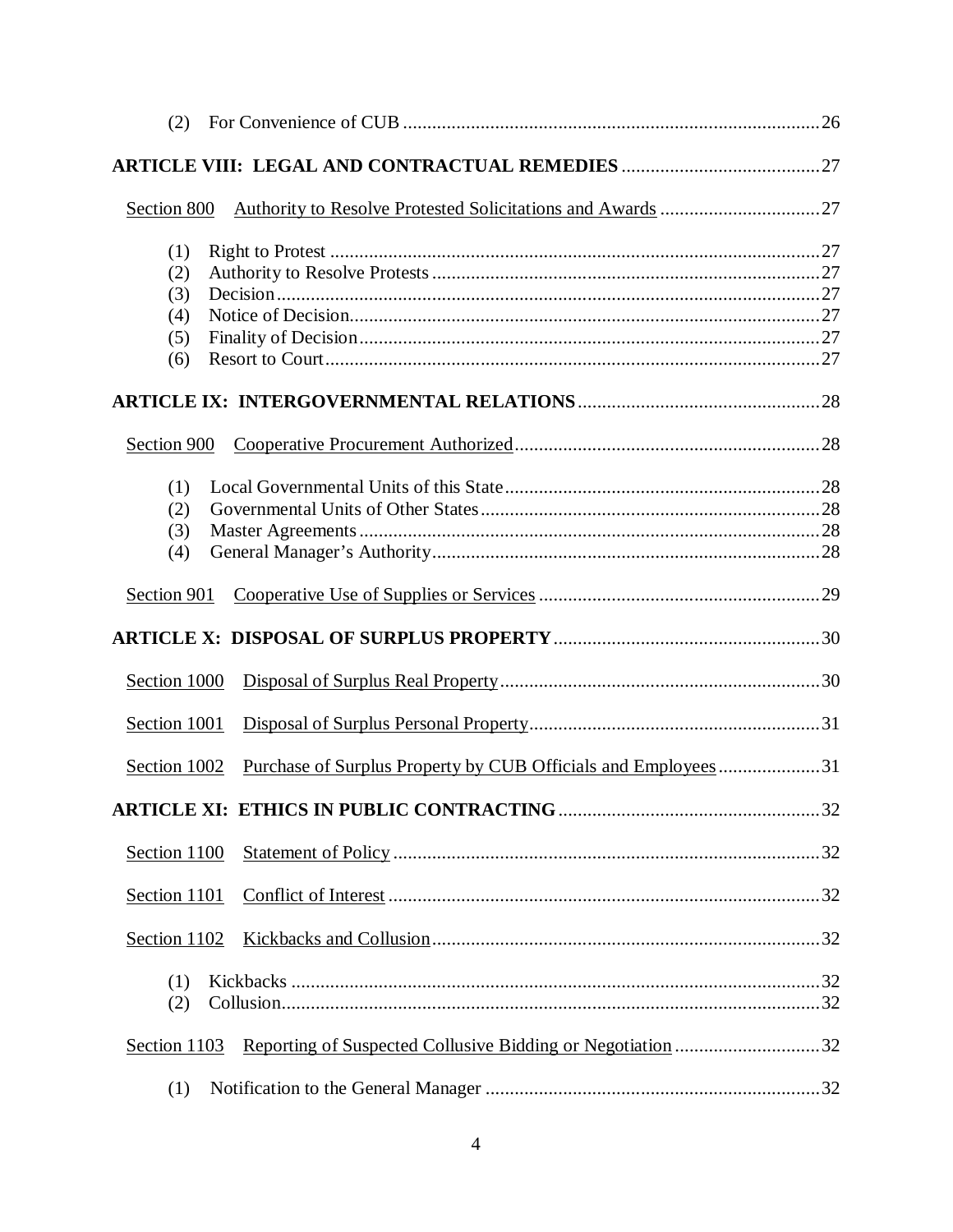| (2)          |                                                         |  |
|--------------|---------------------------------------------------------|--|
| Section 1104 | Civil and Administrative Remedies against Non-Employees |  |
| (1)<br>(2)   |                                                         |  |
|              |                                                         |  |
|              |                                                         |  |
| Section 1201 |                                                         |  |
|              |                                                         |  |
|              |                                                         |  |
| Section 1204 |                                                         |  |
| Section 1205 |                                                         |  |
| Section 1206 |                                                         |  |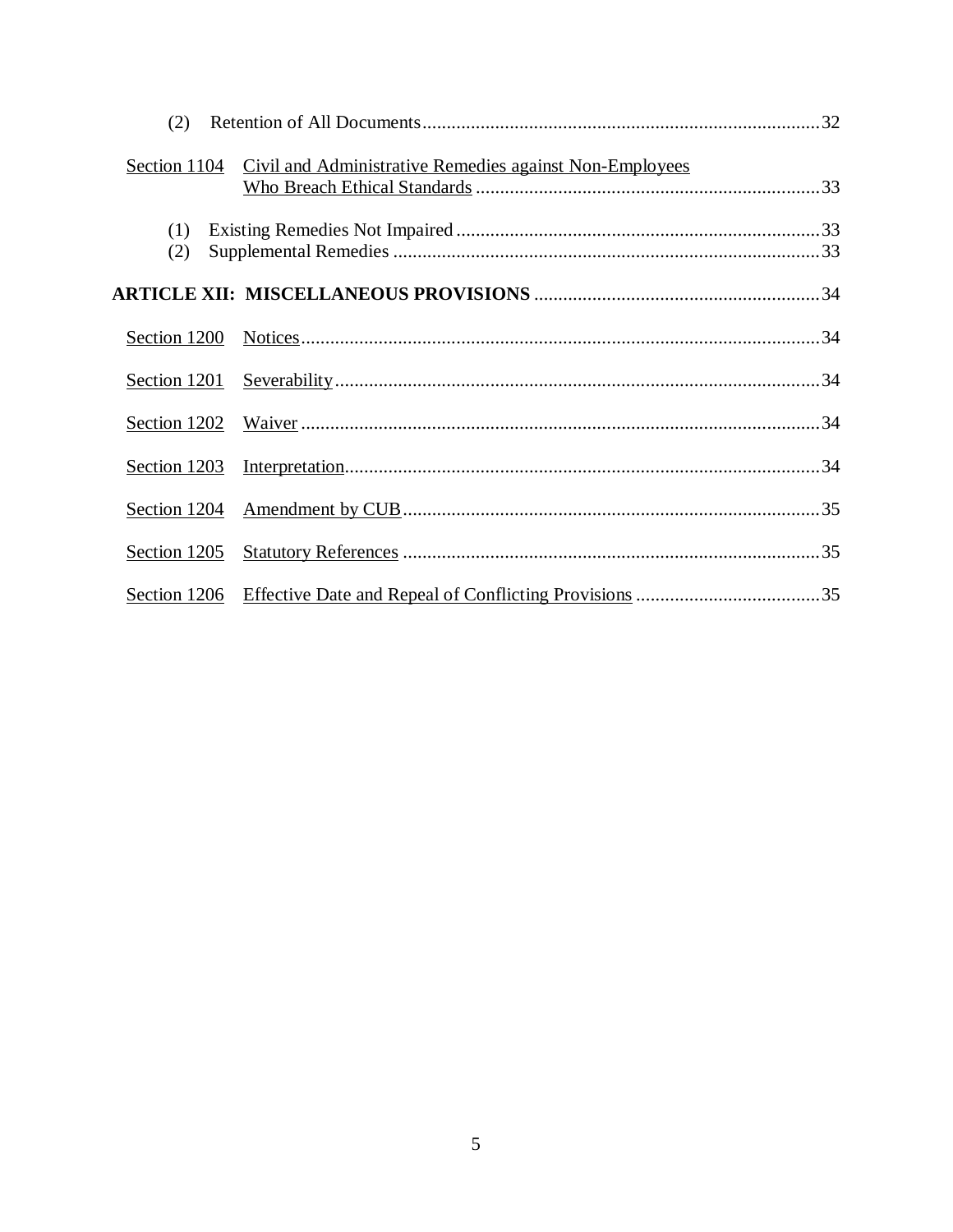#### **ARTICLE I GENERAL PROVISIONS**

#### **Section 100. Purpose and Rules of Construction**

This Purchasing Procedures Policy ("Policy") has been adopted for the purpose of simplifying, clarifying, and modernizing the procedures governing the purchasing and procurement activities of CUB. This Policy shall be interpreted and applied to promote this underlying purpose. This Policy is intended to be consistent with the provisions of the Charter that apply to CUB's operations and has been developed in accordance with § 18-105(11) of the Clinton Municipal Code. In the event of a conflict between this Policy and the Charter, the Charter shall control.

#### **Section 101. Definitions**

The words defined in this Section shall have the meanings set forth below whenever they appear in this Policy, unless the context in which they are used clearly requires a different meaning or a different definition is given in a particular Article, Section, or Subsection.

- (1) "Authority Resolution." The Resolution Delegating Management Responsibilities and Authority to the General Manager, adopted by the Board on September 21, 2004.
- (2) "Board." The Board of Directors of CUB.
- (3) "Charter." The Charter of the City of Clinton, Tennessee.
- (4) "CUB." The Clinton Utilities Board, an independent municipal agency of the City of Clinton created by § 18-101 of the Clinton Municipal Code pursuant to the authority of Article X of the Charter.
- (5) "Division." Any part of the System that includes all of one (1) branch of the operation of the System, such as the branch having charge of the electric power operations or the branch having charge of the water operations.
- (6) "General Manager." The general manager of CUB, who serves as its chief executive officer pursuant to § 18-108 of the Clinton Municipal Code.
- (7) "Person." Any individual, corporation, partnership, limited liability company, sole proprietorship, joint stock company, joint venture, or legal entity through which business is conducted.
- (8) "Procured Item(s)." Any real, personal or mixed property and all supplies, services, construction agreements, insurance and insurance policies, and any and all other items that are necessary or convenient for the operation of the System, all of which shall be procured in accordance with this Policy.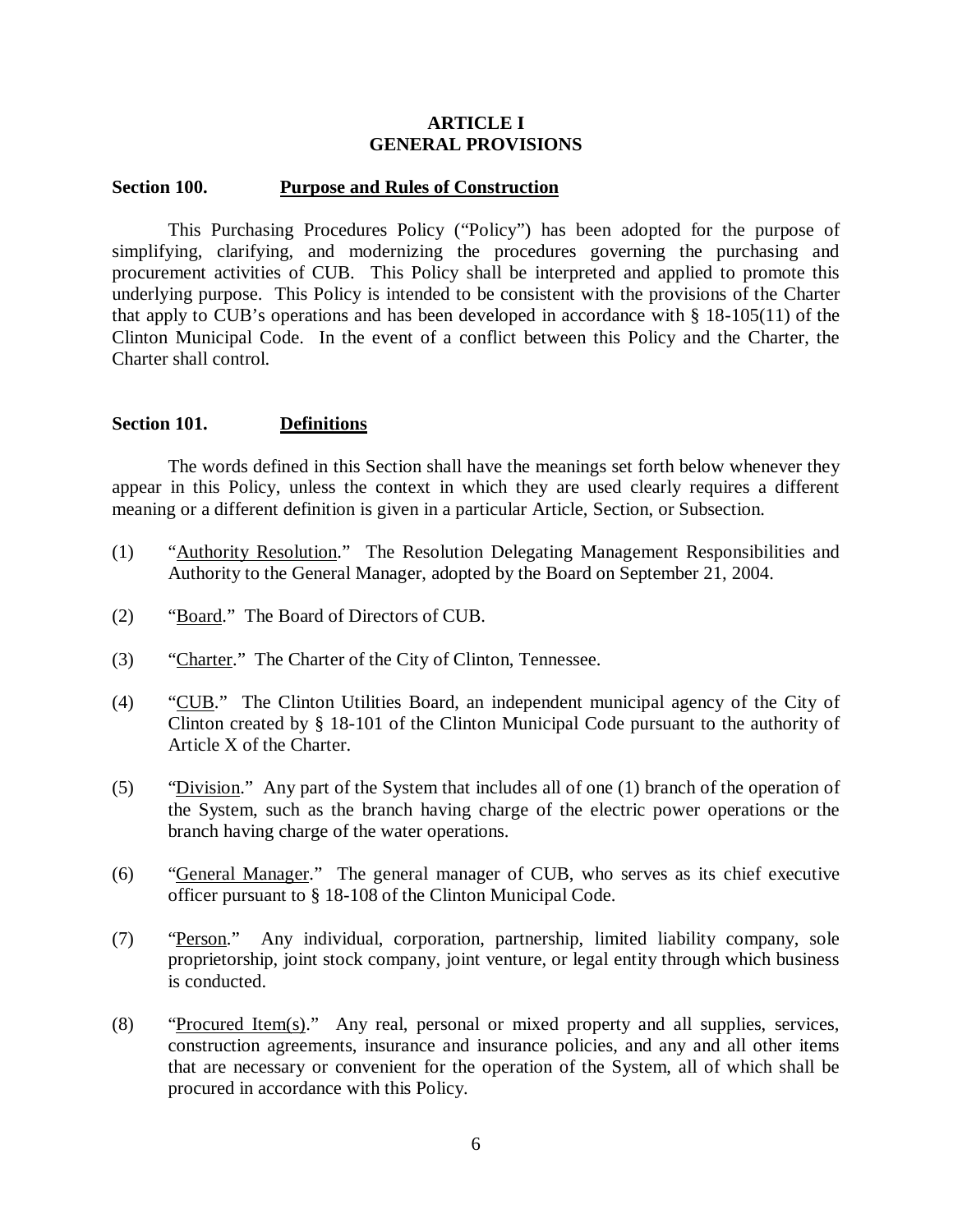- (9) "Professional Services." Professional or technical services offered by professional persons or groups of high ethical standards in accordance with Tenn. Code Ann. § 12-3- 1209.
- (10) "Public Notice." Any manner of notification reasonably assured of creating competition for the award of any procurement contract. Examples of notification that constitute Public Notice are set forth in Section 302(2).
- (11) "Surplus Property." Real, personal, or mixed property that has been determined by CUB to be no longer necessary for current or future System operations.
- (12) "Specifications." Detailed instructions developed by CUB governing supplies to be purchased, services to be provided, designs to be followed, work to be performed, or any other pertinent details surrounding the scope and nature of a contemplated contract.
- (13) "System." The electric system, the water system, the wastewater system, and any other system or services that the Board is authorized by law to operate or provide and which is approved by the City Council of Clinton, Tennessee.

# **Section 102. Incorporation**

Any invitation to bid or request for proposals prepared in accordance with this Policy may state that such invitation to bid or request for proposals is subject to the provisions of this Policy and may require each respondent to include a provision in their bid or proposal assenting to the terms and provisions of this Policy. A respondent's failure to include such a provision in a bid or proposal may, at CUB's option, result in rejection of the bid or proposal.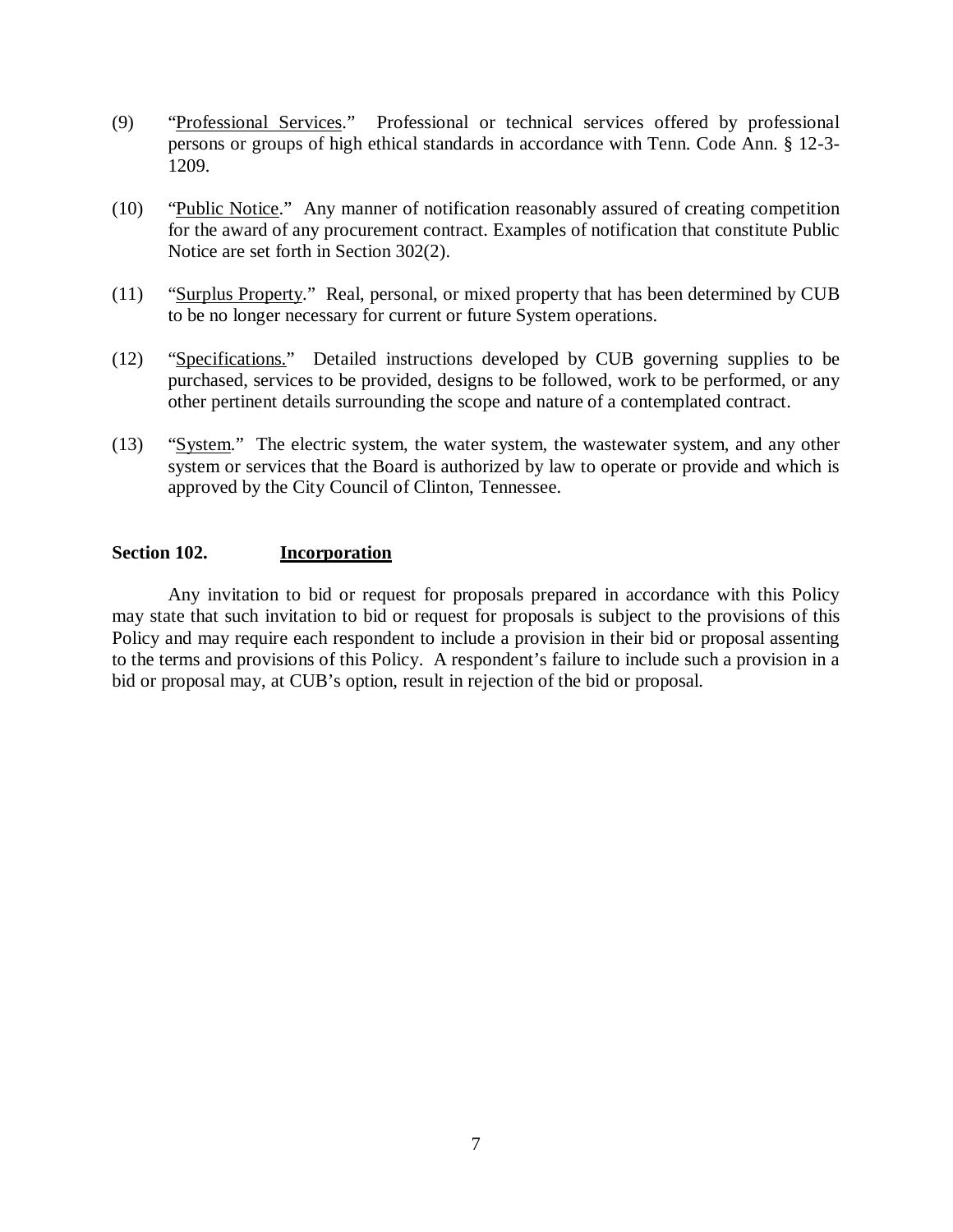#### **ARTICLE II PURCHASING ORGANIZATION**

#### **Section 200. Authority of General Manager**

In addition to the authority granted to the General Manager by the Authority Resolution and the other authority and duties set forth in this Policy, the General Manager shall, subject to the Board's overall control and supervision, have the following authority and responsibility:

- (1) To serve as CUB's central purchasing and contracting authority and, in connection therewith, to interpret and apply the provisions of this Policy.
- (2) To contract for, purchase, lease-purchase, lease, or otherwise procure all Procured Items for CUB.
- (3) Subject to the limitations set forth in any bond financing documents, to sell, trade, or otherwise dispose of Surplus Property.
- (4) To establish and maintain a program for the development and usage of Specifications for Procured Items.
- (5) To establish and maintain a program for the inspection and testing of supplies, construction, services, or any other Procured Item.
- (6) To appoint one or more duly authorized designees to perform any of the General Manager's responsibilities provided for in this Policy.

#### **Section 201. Compliance Documentation**

All purchases by CUB shall be properly documented as necessary to assure compliance with the requirements of this Policy pursuant to such guidelines and procedures as may be established from time to time by CUB. All petty cash disbursements shall be evidenced by proper receipts.

#### **Section 202. Contractual Authority**

Subject to the limitations set forth in this Policy, all rights, powers, duties, and authority under this Policy relating to the procurement of Procured Items, and the sale and disposal of any Surplus Property, are delegated to and vested in the General Manager. Any contract or other written agreement that must be executed in connection with the acquisition or delivery of Procured Items may be executed either by the General Manager or his or her duly authorized designee. Notwithstanding the foregoing, in accordance with Section 2(c) of the Authority Resolution, any contract for the procurement of Procured Items exceeding Fifty Thousand Dollars (\$50,000.00) must be approved by the Board.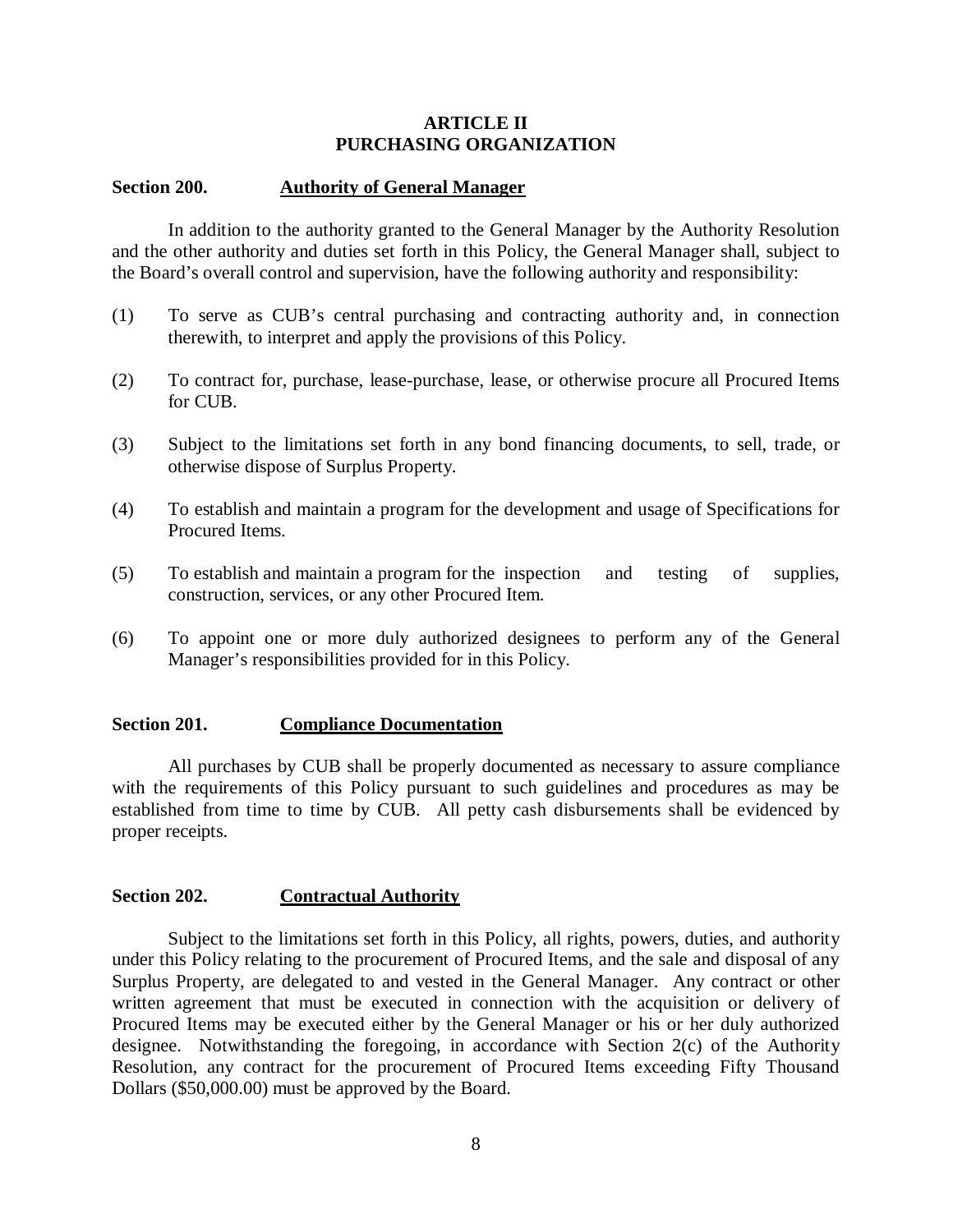# **Section 203. Reliance on Legal Counsel**

In interpreting the provisions of this Policy and in determining the respective duties and obligations of CUB and other parties hereunder, the General Manager may seek the advice of or rely on the opinions of legal counsel that may be employed from time to time for such purposes.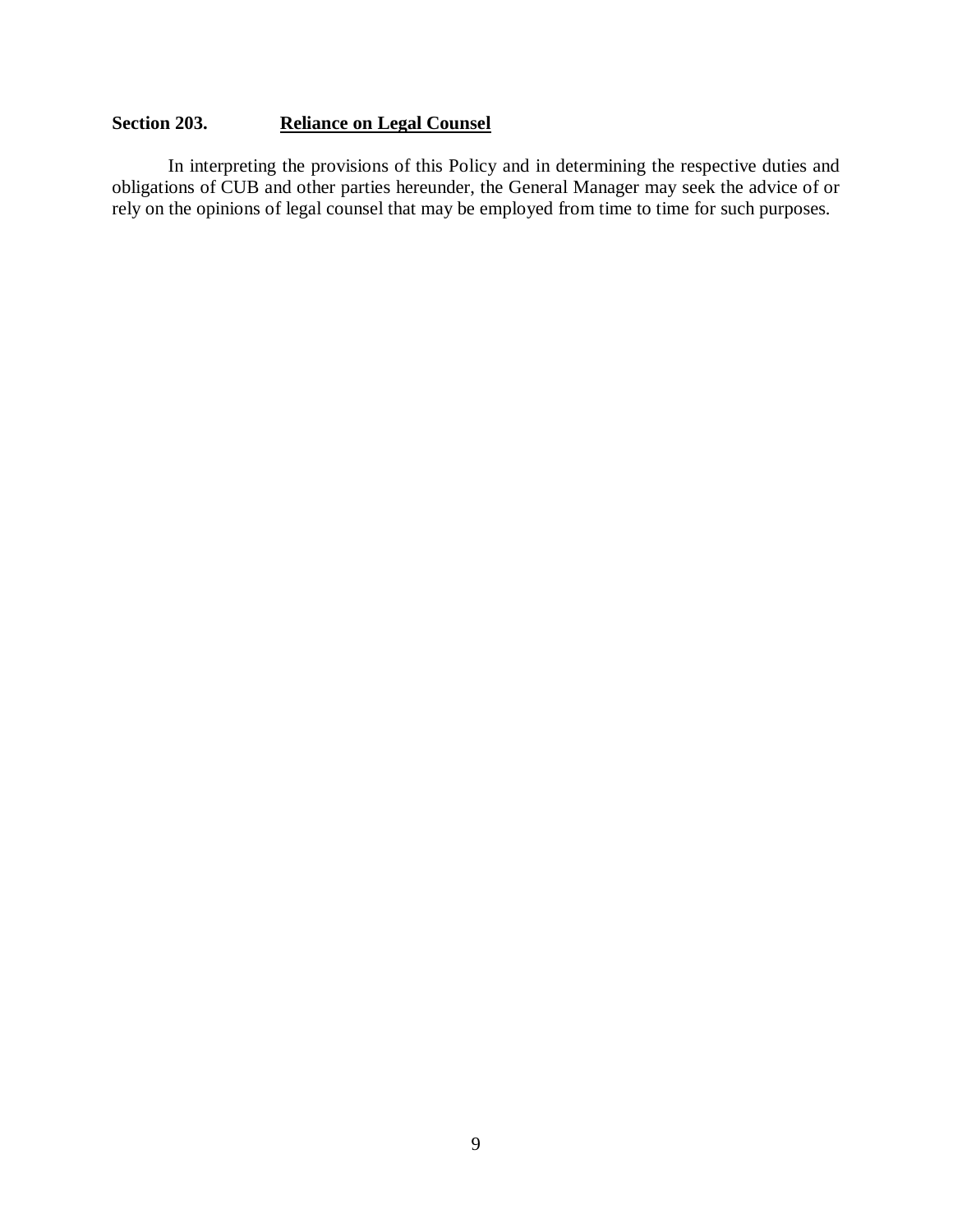# **ARTICLE III PURCHASING, SOURCE SELECTION, AND CONTRACT FORMATION**

# **Section 300. Purchasing**

- (1) Appropriation. In no event shall the General Manager procure or contract to procure any Procured Items for which funds have not been appropriated in a budget approved by the Board. This provision shall not prohibit multi-year contracts with contractors, suppliers, and vendors that are consistent with the requirements of this Policy.
- (2) Purchase of Procured Items. Upon satisfying himself or herself that adequate appropriated funds are available, the General Manager shall cause Procured Items to be purchased, and such items shall be paid for from the funds of the Division awarding the procurement or contract.
- (3) Competition. Unless otherwise exempt by the provisions of this Policy or the laws of the State of Tennessee, CUB shall comply with the advertising and competitive bidding requirements of § 5-601 of the Clinton Municipal Code and this Policy.
- (4) Exceptions to Advertisement and Competition. CUB shall not be required to use the methods of advertisement and competition described in this Policy in any of the following circumstances:
	- (a) The purchase of Procured Items when the purchase price is less than the minimum level established under § 5-601 of the Clinton Municipal Code, which, as of the date of the adoption of this Policy, is Ten Thousand Dollars (\$10,000.00). Notwithstanding the foregoing, in cases involving the purchase of Procured Items the purchase price of which is between Two Thousand Five Hundred Dollars (\$2,500.00) and the minimum level established under § 5-601 of the Clinton Municipal Code, CUB shall strive, where practical, to obtain at least three (3) bids or price quotes and shall make a record of such bids. Such bids or price quotes may be obtained by any reasonable method of transmission, including but not limited to, electronic, facsimile, hand-delivery, mail, overnight courier, or oral transmission.
	- (b) The sale of Surplus Property when the sales price is less than the minimum level established by this Policy, which in the case of personal property is One Thousand Dollars (\$1,000.00) and in the case of real property is Ten Thousand Dollars (\$10,000.00).
	- (c) In accordance with Tenn. Code Ann. § 6-56-304(2), purchases of goods or services for which there is a single source of supply, such as where the Procured Item is a certain type, brand, or make that is proprietary to a certain manufacturer and only that particular type, brand, or make can reasonably be used. In such cases, CUB shall make a record of the Procured Items purchased pursuant to this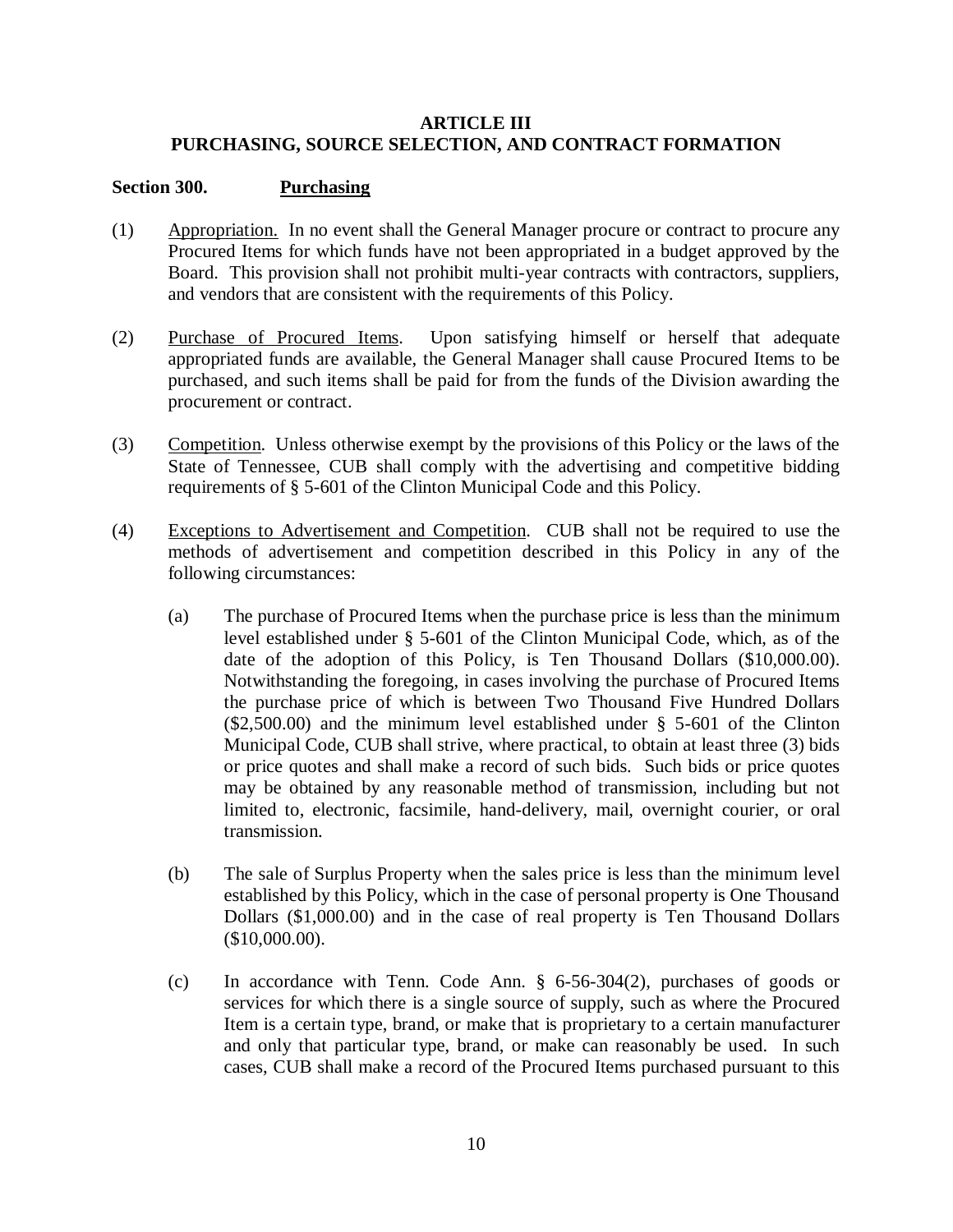exception, the amount paid for such Procured Items, and the identities of the Persons from whom the Procured Items were purchased.

- (d) In accordance with Tenn. Code Ann. § 6-56-304(3), in emergencies, for the purchase or lease of Procured Items that are reasonably needed for the operation of the System. In many instances, such emergency purchases will be for immediate delivery in actual emergencies arising from unforeseen causes, including, but not limited to, delays by contractors, delays in transportation, and unanticipated volumes of work. In such cases, CUB shall make a record of the Procured Items purchased pursuant to this exception, the amount paid for such Procured Items, the identities of the Persons from whom the Procured Items were purchased, and the nature of the emergency. It is the Board's intent that, in an emergency, the General Manager have the maximum procurement authority allowed under Tennessee law.
- (e) In accordance with Tenn. Code Ann. § 6-56-304(5), the purchase, lease, or leasepurchase of real property. In such cases, CUB shall require a sufficient number of appraisals of the real property being procured to determine its fair market value.
- (f) In accordance with Tenn. Code Ann.  $\S$ § 6-56-304(6) & 12-3-1202(a), purchases, leases, or lease-purchases of used or secondhand articles consisting of goods, equipment, materials, supplies, or commodities from any federal, state, or local governmental unit.
- (g) In accordance with Tenn. Code Ann. § 6-56-304(7), purchases of perishable commodities, when such items are purchased in the open market. In such cases, CUB shall make a record of the Procured Items purchased pursuant to this exception, the amount paid for such Procured Items, and the identities of the Persons from whom the Procured Items were purchased.
- (h) In accordance with Tenn. Code Ann. § 6-56-304(7), purchases of fuel and fuel products may be purchased in the open market without public advertisement, but shall, whenever possible, be based on at least three (3) competitive bids.
- (i) In accordance with Tenn. Code Ann. § 6-56-304(8), purchases, for resale, of natural gas and propane gas.
- (j) In accordance with Tenn. Code Ann. § 12-3-1202(b), purchases of used or secondhand articles consisting of goods, equipment, materials, supplies, or commodities from any private Person as long as CUB documents the general range of value of the Procured Items through a listing in a nationally recognized publication or through an appraisal by a licensed appraiser. In such cases, the price paid by CUB shall not be more than five percent (5%) higher than the highest value of the documented range.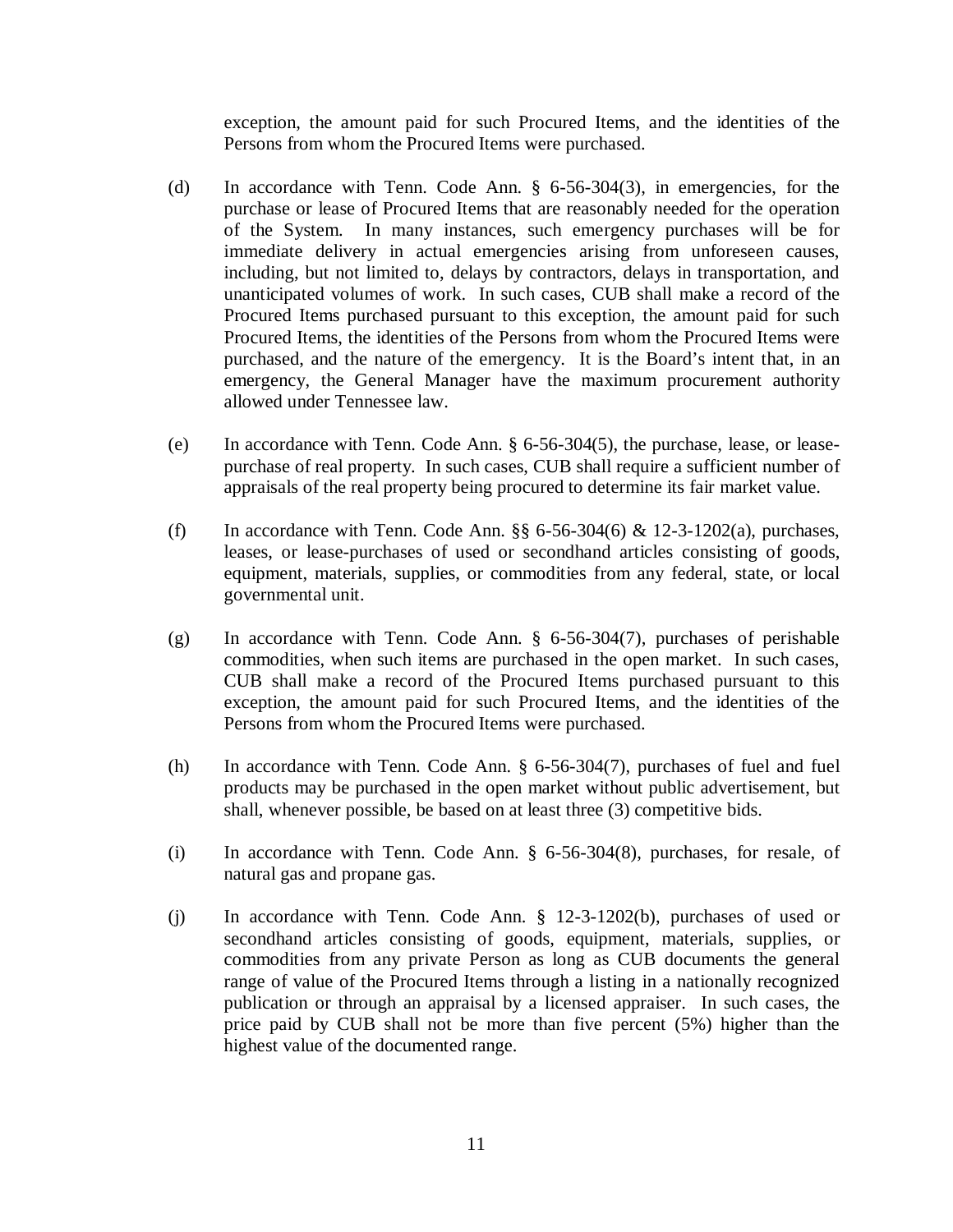- (k) In accordance with Tenn. Code Ann. § 12-3-1201(a), purchases of goods or services made through the State of Tennessee's Central Procurement Office on the same terms and under the same rules and regulations as are provided for the purchase of goods and services by the Central Procurement Office.
- (l) In accordance with Tenn. Code Ann. § 12-3-1201(b), purchases made under the provisions of contracts or price agreements entered into by the State of Tennessee's Central Procurement Office.
- (m) In accordance with Tenn. Code Ann.  $\S$  12-3-1201(c), to the extent permitted by federal law or regulations, purchases of goods (except motor vehicles) or services included in federal General Services Administration contracts or other applicable federal open purchase contracts made either directly or through the appropriate state agency. In such transactions, the price paid by CUB may not be higher than that which is contained in the contract between the General Services Administration and the vendor.
- (n) In accordance with Tenn. Code Ann. § 12-3-1203(a), purchases made upon CUB's request by any municipality, county, utility district, or other local governmental unit of the State of Tennessee for CUB so long as the purchase is made on the same terms and under the same rules and regulations as regular purchases of the purchasing entity. In such cases, CUB shall ensure that the cost of the purchase is borne entirely by CUB and not by the purchasing entity. Also in such cases, any otherwise applicable advertisement and competition requirements of this Policy shall be deemed satisfied so long as the purchasing entity complies with its own purchasing requirements.
- (o) In accordance with Tenn. Code Ann. § 12-3-1203(c), purchases made under contracts or price agreements entered into by any other local governmental unit of the State of Tennessee so long as the purchase is made on the same terms and under the same rules and regulations as regular purchases of the purchasing entity. In such cases, CUB shall directly handle payment, refunds, returns, and any other communications or requirements involved in the purchase without involving the local governmental unit that originated the contract. Also in such cases, any otherwise applicable advertisement and competition requirements of this Policy shall be deemed satisfied. Notwithstanding the foregoing, this exception shall not apply to (i) purchases of new or unused motor vehicles, unless the motor vehicles are manufactured for a special purpose as defined in Tenn. Code Ann. § 12-3- 1208; and (ii) purchases related to any transportation infrastructure project, including, but not limited to, projects for the construction or improvement of streets, highways, bridges, tunnels, or any roadway related facility.
- (p) In accordance with Tenn. Code Ann. § 6-56-302(6), purchases from nonprofit corporations whose purpose or one (1) of whose purposes is to provide goods or services specifically to municipalities.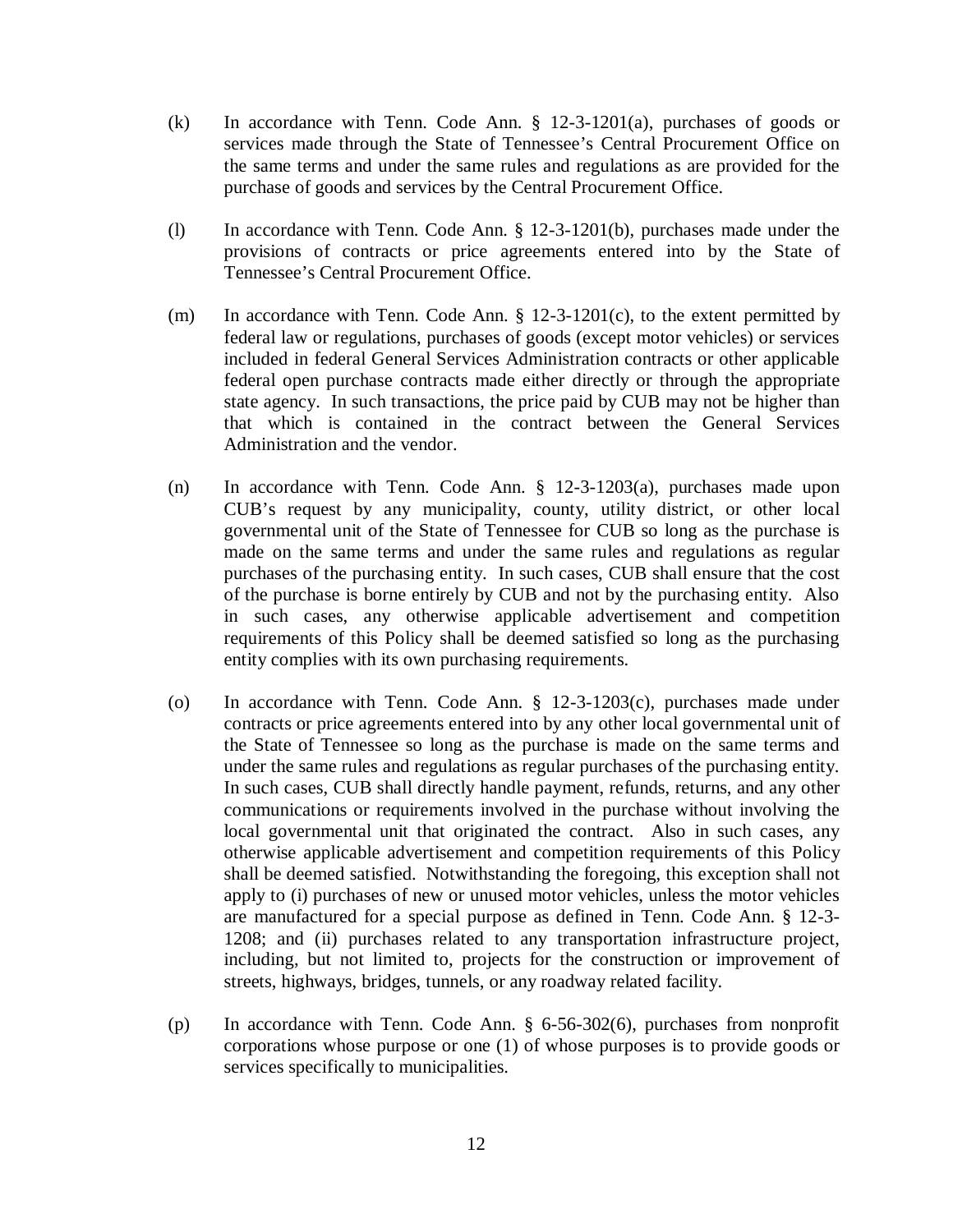- (q) Procurement of professional services in accordance with Article V.
- (r) Insofar as the operation of CUB's Electric Division is concerned, and to the extent permitted by Tenn. Code Ann. § 7-52-117(d) and any other applicable provisions of the Tennessee Municipal Electric Plant Law of 1935, the General Manager may purchase Procured Items at a price of up to Fifty Thousand Dollars (\$50,000.00) for CUB's Electric Division without utilizing the public advertisement and bidding processes which are otherwise provided for in this Policy.
- (s) Any other purchases where the requirement of advertisement and/or competition is dispensed with by this Policy or any applicable law.
- (t) Any other purchases where advertisement and competitive bidding are not appropriate because competition is not reasonably practical. CUB shall document the factors giving rise to such situations that authorize the use of this exception.

# **Section 301. Methods of Source Selection**

Except as provided for in Section 300(4) hereof or as authorized by law, all contracts shall be awarded by one of the following methods:

- (1) Competitive sealed bidding
- (2) Competitive sealed proposals
- (3) Competitive negotiation
- (4) Negotiation after competitive sealed bidding where all bids exceed available funding
- (5) Competitive reverse auction

# **Section 302. Competitive Sealed Bidding**

- (1) Conditions for Use. Contracts that are not exempt under Section 300(4) hereof shall be awarded by competitive sealed bidding whenever practicable.
- (2) Public Notice. CUB shall prepare an invitation to bid, notice of which shall be given adequate Public Notice, allowing sufficient time, in the discretion of CUB, for response before the date set forth for the opening of bids. Nothing contained herein shall prohibit CUB from prequalifying bidders for a particular contract. In such case, if proper Public Notice of the prequalification of bidders is made, further Public Notice of an invitation to bid for such contract is not required. As used herein, "Public Notice" means any manner of notification reasonably assured of creating competition for the award of any contract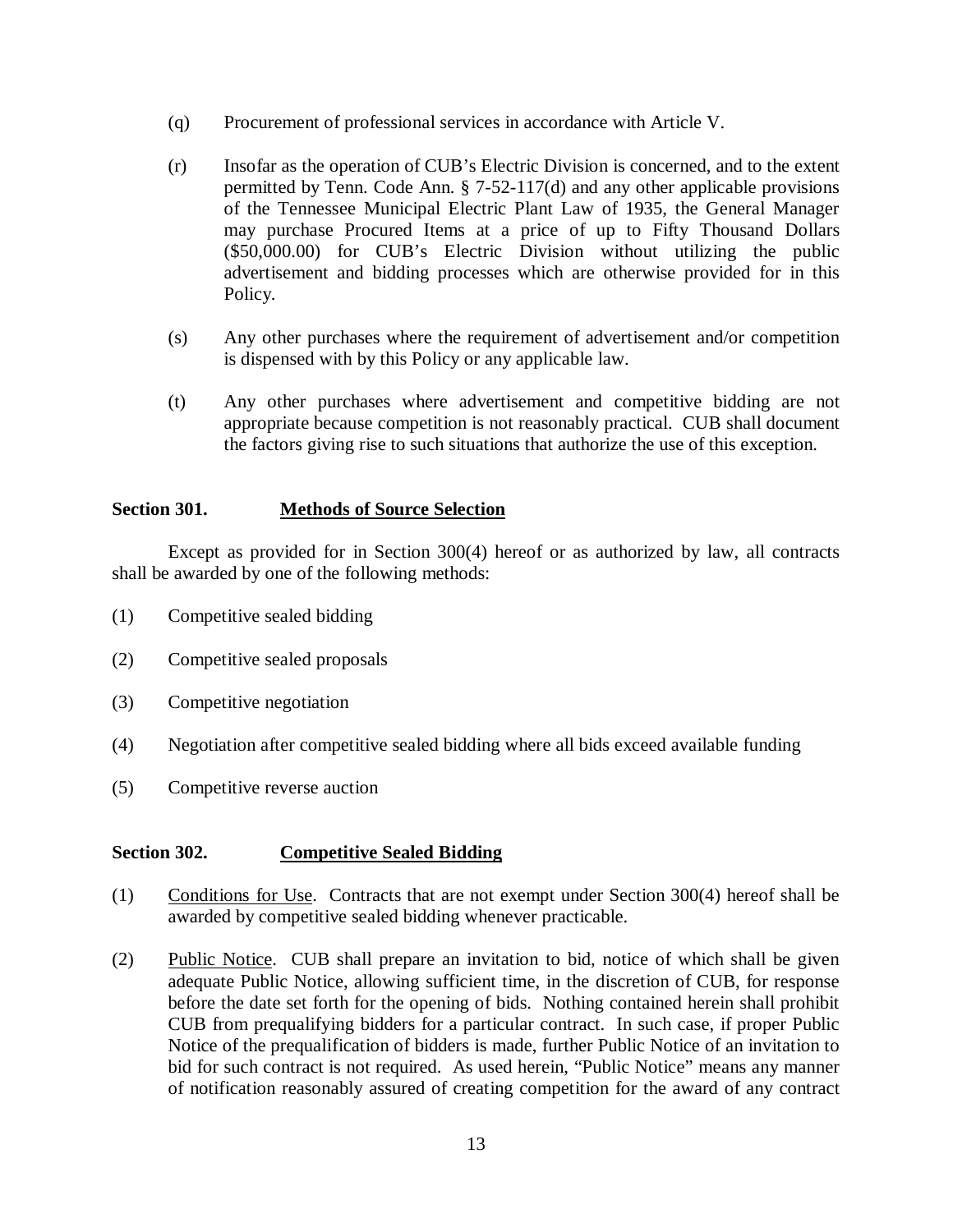under this Policy. Although none of such methods is required in any particular situation, Public Notice may include publication in a newspaper of general circulation, mailing of the invitation to bid to prospective bidders, notices in trade and industry publications and reports, and such other methods of providing notice of opportunities to bid as are customarily used for the type of contract being offered or the type of goods or services being procured. Whenever Public Notice is achieved by mailing or electronically transmitting the invitation to bid to prospective bidders, the invitation to bid shall, whenever practicable, be sent to at least three (3) prospective bidders.

- (3) Bid Opening. Bids shall be opened publicly at the time and place and in the manner designated in the invitation to bid. Each bid and the name of the bidder shall be recorded and open to public inspection. After bids are publicly opened, no bidder may make any change or modification to a bid which, in CUB's opinion, materially alters the bid. In the event a bidder makes a material change or modification after bids are publicly opened, CUB may, in its sole discretion, either: (a) reject the bidder's material changes or modifications and evaluate the bid in its original form; or (b) reject the bid in its entirety.
- (4) Award. Should a contract be awarded, the award shall occur within a reasonable amount of time after the bid opening to the responsive bidder whose bid is determined by CUB to contain the best evaluated bid. In determining which bid is the best evaluated bid, the following factors may be considered in addition to the price quoted: (a) apparent ability to perform, (b) quality, (c) purpose or use, (d) discount for prompt payment, (e) freight, (f) delivery date, (g) past performance, and (h) any other pertinent factors that may enable CUB to make the proper procurement decision. When using evaluation factors other than just price, the invitation to bid shall indicate the relative importance of price and any other significant evaluation factors.

# **Section 303. Competitive Sealed Proposals**

- (1) Conditions for Use. In accordance with Tenn. Code Ann. § 12-3-1207, competitive sealed proposals may be used when it is impractical to use competitive sealed bidding or when the use of competitive sealed bidding is not advantageous to CUB. Competitive sealed proposals may be used only when qualifications, experience, or competence are more important to CUB than price in making the purchase and: (a) when there is more than one (1) solution to a purchasing issue and the competitive sealed proposals will assist in choosing the best solution; or (b) when there is no readily identifiable solution to a purchasing issue and the competitive sealed proposals will assist in identifying one (1) or more solutions.
- (2) Request for Sealed Proposals. CUB shall prepare a request for sealed proposals, notice of which shall be given adequate Public Notice in the same manner as provided in Section 302(2). The request for sealed proposals shall request the submission of sealed proposals, and shall state the relative importance of price and any other evaluation factors. Nothing contained herein shall prohibit CUB from prequalifying respondents for a particular contract. In such case, if proper Public Notice of the prequalification of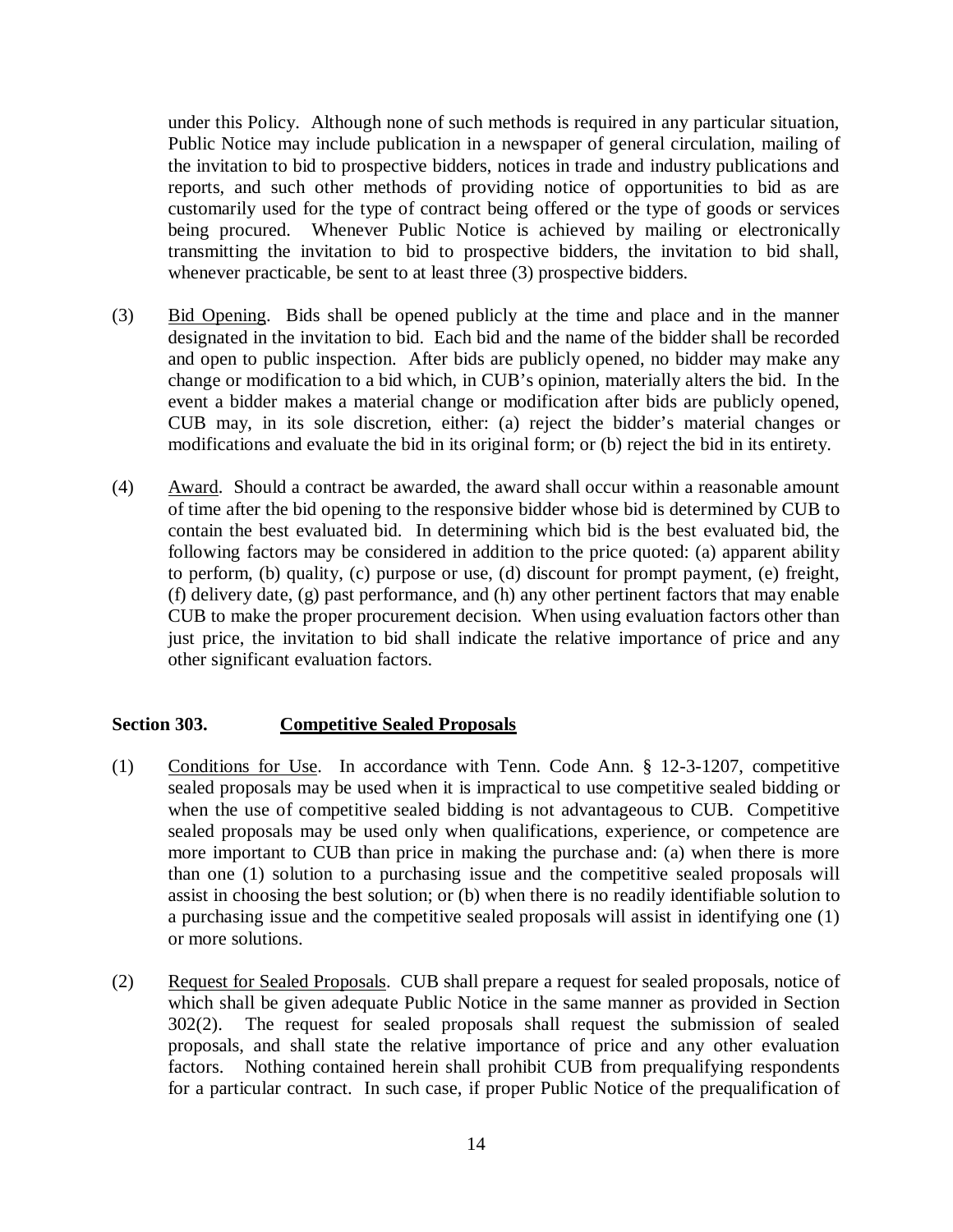respondents is made, further Public Notice of a request for sealed proposals for such contract is not required.

- (3) Receipt and Opening of Sealed Proposals. Proposals shall be opened publicly at the time and place and in the manner designated in the request for sealed proposals, but shall be opened in a manner that avoids the disclosure of contents to competing respondents during the period for discussions. Only the names of the respondents shall be recorded and open to public inspection until such time as the entire competitive sealed proposal process is complete. If the intent to award a contract to a particular respondent is announced, all proposals shall thereafter be recorded and shall be open for public inspection. Except as provided for in Subsection (4) of this Section, after proposals are publicly opened, no respondent may make any change or modification to a proposal which, in CUB's opinion, materially alters the proposal. In the event a respondent makes a material change or modification after proposals are publicly opened, CUB may, in CUB's sole discretion, either: (a) reject the respondent's material changes or modifications and evaluate the proposal in its original form; or (b) reject the proposal in its entirety.
- (4) Discussion Period. For purposes of assuring the full understanding of, and responsiveness to, the solicitation requirements, CUB may conduct discussions with respondents who submit proposals determined by CUB to be reasonably susceptible of being selected. These discussions shall be for clarification only. Respondents with whom discussions are held shall be accorded fair and equal treatment with respect to any opportunity for discussion and revision of proposals. Revisions to proposals shall be permitted after submission but before the intent to award to a particular respondent is announced in order to obtain the best final offers. In conducting discussions, there shall be no disclosure to any respondent of any information derived from the proposals submitted by competing respondents.
- (5) Award. Should a contract be awarded, the award shall occur within a reasonable amount of time after the discussion period to the respondent whose proposal is determined by CUB to be the most advantageous to CUB, taking into consideration price and the other evaluation factors set forth in the request for sealed proposals. No other factors may be used in the evaluation. The contract file shall contain a written explanation of the basis on which the award is made.

# **Section 304. Competitive Negotiation**

(1) Conditions for Use. Competitive negotiation may be used when CUB determines that because of the nature of the goods or services to be purchased, neither competitive sealed bidding nor competitive sealed proposals is appropriate, or CUB determines that it is in CUB's best interests to engage in competitive negotiation in lieu of bidding. Competitive negotiation may be used when a market exists for several products or solutions having varying specifications, each of which may be acceptable to perform the task for which a product or solution is being purchased. By way of illustration, but not limitation, an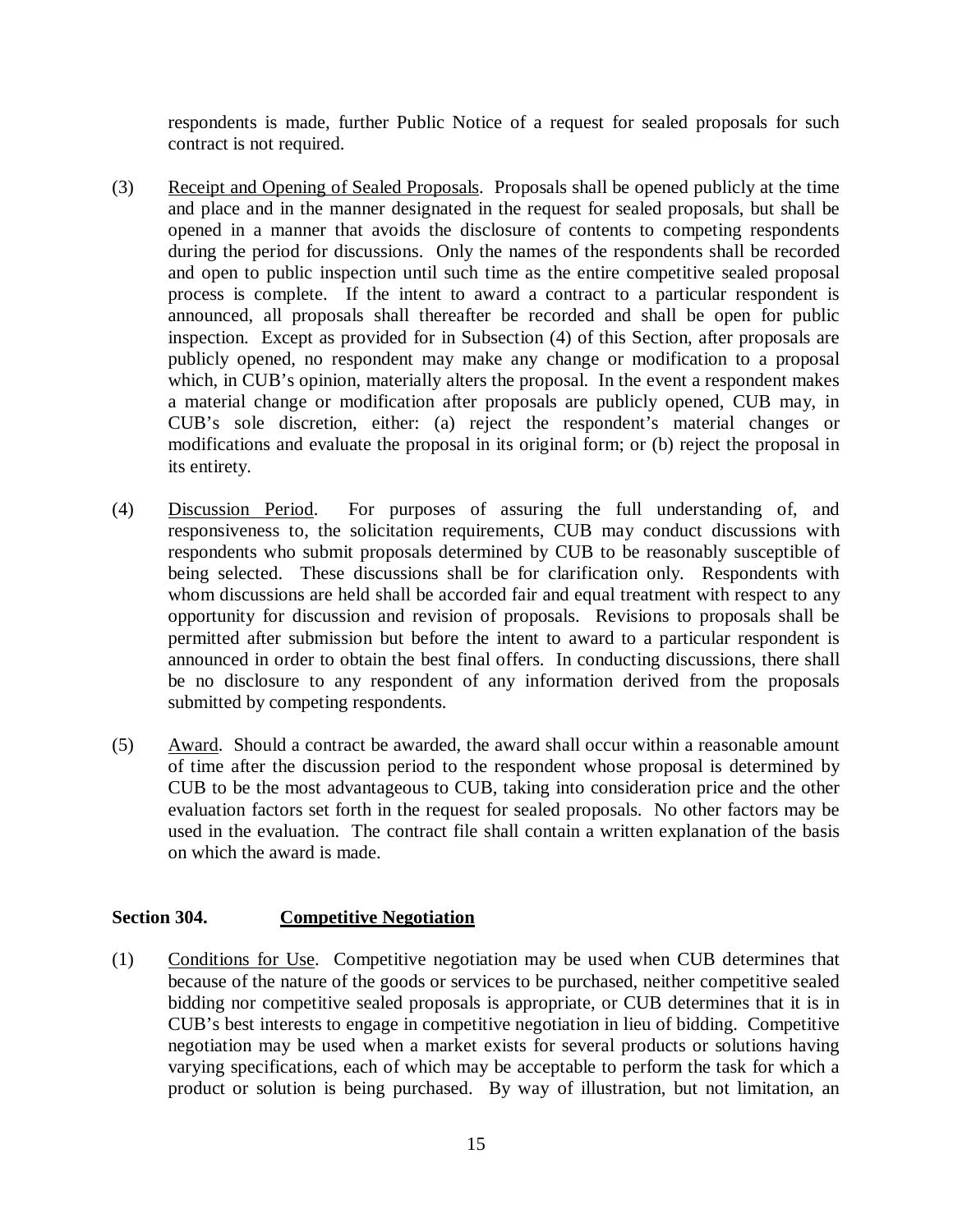example of products for which competitive negotiation may be appropriate are telephones and related telephone services and computers and related technology services.

- (2) Request for Proposals. CUB shall prepare a request for sealed proposals, notice of which shall receive adequate Public Notice in the same manner as provided for in Section 302(2). The request for sealed proposals shall, at a minimum, describe the goods or services to be procured, set forth minimum proposer qualifications, and indicate the relative importance of price and any other significant evaluation factors. Nothing contained herein shall prohibit CUB from prequalifying proposers for a particular contract. In such case, if proper Public Notice of the prequalification of proposers is made, further Public Notice of a request for sealed proposals for such contract is not required.
- (3) Proposal Opening. Proposals shall be opened publicly at the time and place and in the manner designated in the request for proposals. Each proposal submitted and the name of the submitting proposer shall be recorded and open to public inspection. Except as provided for in Subsection (4) of this Section, after proposals are publicly opened, no proposer may make any change or modification to a proposal which, in CUB's opinion, materially alters the proposal. In the event a proposer makes a material change or modification after proposals are publicly opened, CUB may, in CUB's sole discretion, either: (a) reject the proposer's material changes or modifications and evaluate the proposal in its original form; or (b) reject the proposal in its entirety.
- (4) Evaluation of Proposals; Negotiation. CUB shall evaluate each submitted proposal using the evaluation factors set forth in the request for proposals. No other factors may be used in the evaluation. CUB shall select at least two (2) proposals determined to be the best evaluated proposals for negotiation. Negotiation shall then be conducted with the selected proposers, with such negotiation allowing for the modification of the proposals, including price. Offers and counter-offers may be made as many times with each proposer as is necessary to secure the best possible contract for CUB. After negotiations are concluded, CUB shall re-evaluate the proposals in light of any changes resulting from the negotiation process.
- (5) Award. Should a contract be awarded, the award shall occur within a reasonable amount of time after the negotiation period to the proposer whose proposal is determined by CUB to be the most advantageous to CUB, taking into consideration price and any other evaluation factors set forth in the request for proposals. The contract file shall contain a written explanation of the basis on which the award is made.

# **Section 305. Negotiations After Competitive Sealed Bidding Where All Bids Exceed Available Funding**

If all bids submitted pursuant to an invitation to bid result in prices that exceed the funds available for the purchase, and CUB determines that: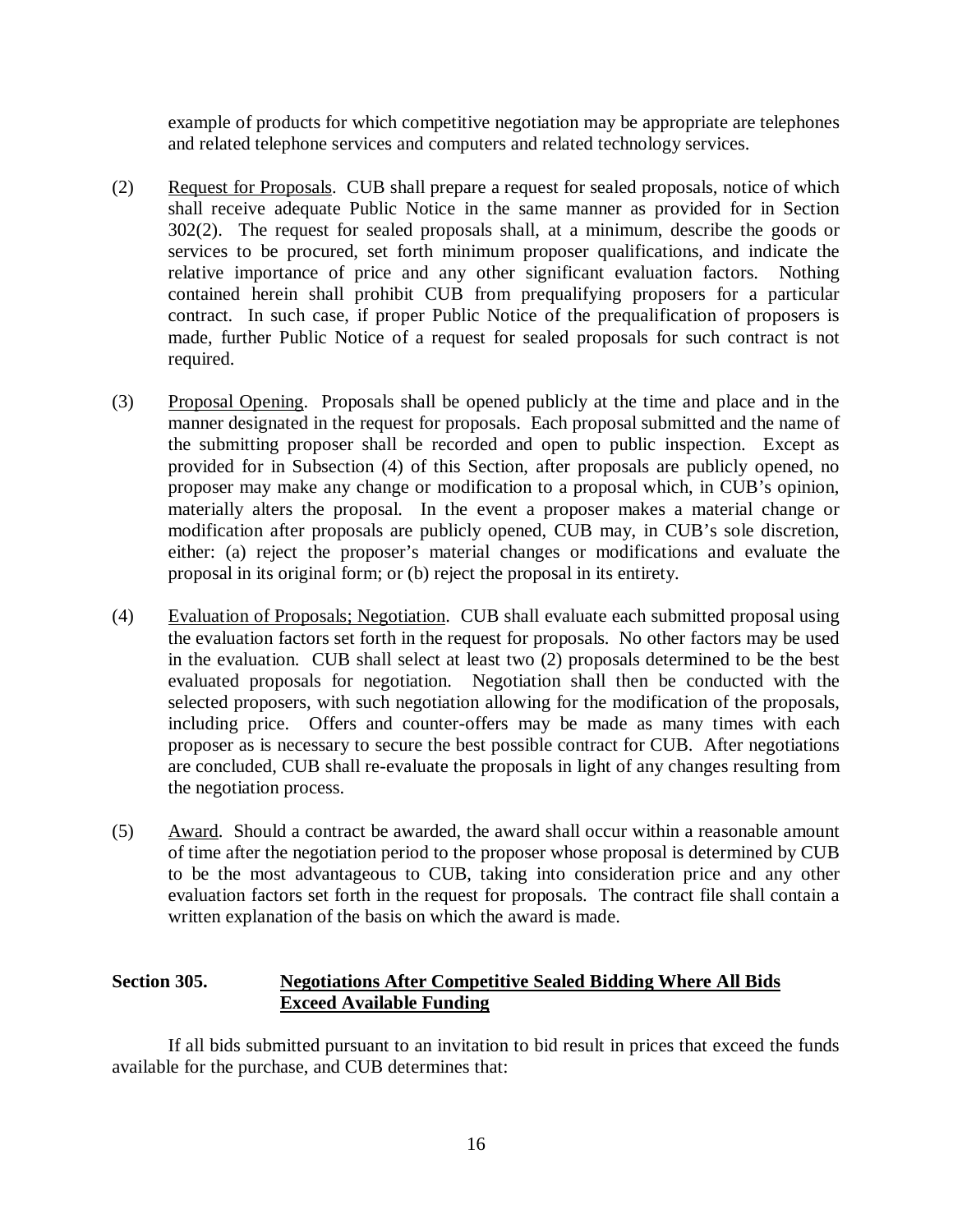- (1) There are no additional funds available from the Division involved in the procurement that could permit an award to the lowest evaluated responsive bidder; and
- (2) The best interests of CUB will not allow the delay of a re-solicitation under revised Specifications and/or quantities;

then a negotiated award may be made. In such a circumstance, CUB shall document in writing the reasons necessitating negotiation, after which point competitive negotiations shall commence.

# **Section 306. Competitive Reverse Auction**

- (1) Conditions for Use. In accordance with Tenn. Code Ann. § 12-3-1208, in lieu of the other competitive procurement methods set forth in this Article, CUB may purchase Procured Items through a competitive reverse auction process that complies with the requirements of this Section and that allows bidders to bid on specified goods or services electronically and adjust bid pricing during a specified time period. Notwithstanding the foregoing, CUB may not use a competitive reverse auction process to procure the following Procured Items:
	- (a) Construction services, other than those relating to maintenance, repairs, and renovations, the cost of which is less than Twenty-Five Thousand Dollars (\$25,000);
	- (b) Architectural or engineering services;
	- (c) New or unused motor vehicles, unless the motor vehicles are manufactured for a special purpose; or
	- (d) New or unused construction equipment.
- (2) Public Notice. CUB shall prepare an invitation to bid, notice of which shall receive adequate Public Notice by being inserted at least once in a newspaper of countywide circulation five (5) calendar days prior to the first day bids can be submitted. In addition, CUB may mail the invitation to bid to prospective bidders, distribute the invitation to bid to prospective bidders electronically via email, or post the invitation to bid on CUB's website. All invitations to bid shall include a general description of the Procured Items to be purchased and information related to the time, place, and manner for the opening of bids. Nothing contained herein shall prohibit CUB from prequalifying bidders for a particular contract. In such case, if proper Public Notice of the prequalification of bidders is made, further Public Notice of an invitation to bid for such contract is not required.
- (3) Small and Minority-Owned Businesses. In order to assure the fullest possible participation of small businesses and minority-owned businesses, a mechanism must be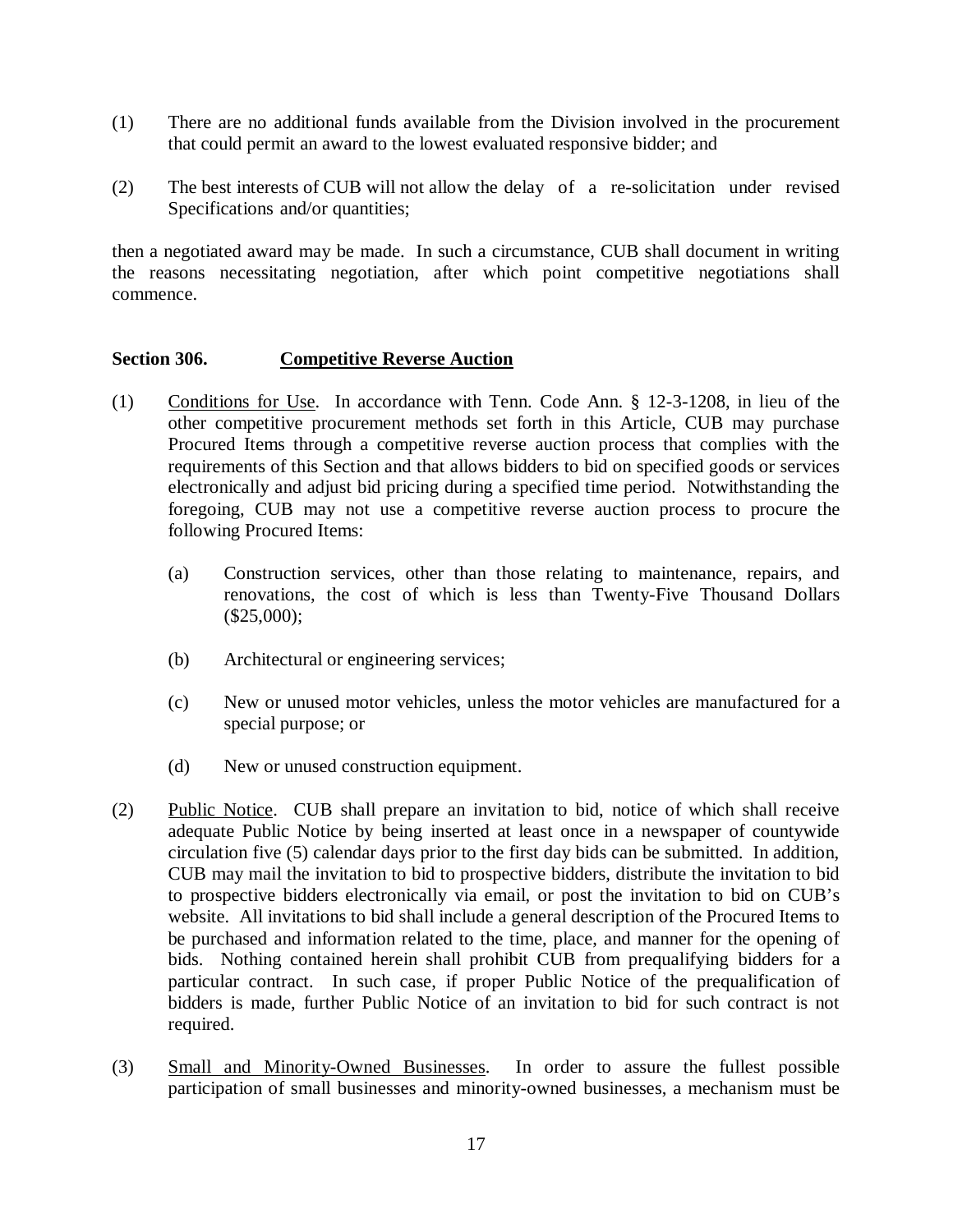provided either through CUB or, if a third party source is utilized to conduct the reverse auction, through such third party, to facilitate participation of small and minority-owned businesses in the reverse auction.

- (4) Bid Opening. All bids shall be opened publically at the time and place and in the manner designated in the invitation to bid. Each bid, with the name and address of the bidder, shall be recorded and the names of the bidders, the amounts of their bids, and the name of the successful bidder shall, after the award, be open to public inspection. All bids shall be preserved for a period of sixty (60) months. After bids are publicly opened, no bidder may make any change or modification to a bid which, in CUB's opinion, materially alters the bid. In the event a bidder makes a material change or modification after bids are publicly opened, CUB may, in CUB's sole discretion, either: (a) reject the bidder's material changes or modifications and evaluate the bid in its original form; or (b) reject the bid in its entirety.
- $(5)$  Award. Should a contract be awarded, the award shall occur within a reasonable amount of time after the bid opening to the bidder whose bid is determined by CUB to be the lowest responsive bid at the close of the specified bid period.
- (6) Prerequisites. Prior to the initial utilization of the competitive reverse auction process, CUB shall file a plan with the Comptroller of the Treasury of the State of Tennessee. The plan shall contain: (a) a description of the technology to be utilized; (b) a statement as to whether a third party source will be utilized to conduct the competitive reverse auctions; (c) a description of any CUB policies and procedures related to the implementation of the competitive reverse auction process; (d) documentation of CUB's internal controls that will ensure the integrity of the competitive reverse auction process; and (e) a statement as to whether the competitive reverse auction process will be implemented within CUB's existing operating resources unit or, if additional operating resources are needed, an indication of prior Board approval. CUB shall not utilize the competitive reverse auction process until such a plan has been filed with the Comptroller of the Treasury.

#### **Section 307. Cancellation of Invitations to Bid or Requests for Proposals**

When determined to be in CUB's best interests, any invitation to bid, request for proposals, or other solicitation may be cancelled or withdrawn. In such case, all responses received shall be automatically rejected.

#### **Section 308. Electronic Procurement**

CUB may adopt procedures allowing for CUB's procurement processes to be accomplished through electronic means. Such procedures may allow for the electronic provision of Public Notice of invitations to bid or requests for proposals, as well as allow for the electronic receipt and opening of responses thereto. Notwithstanding the foregoing, any procedures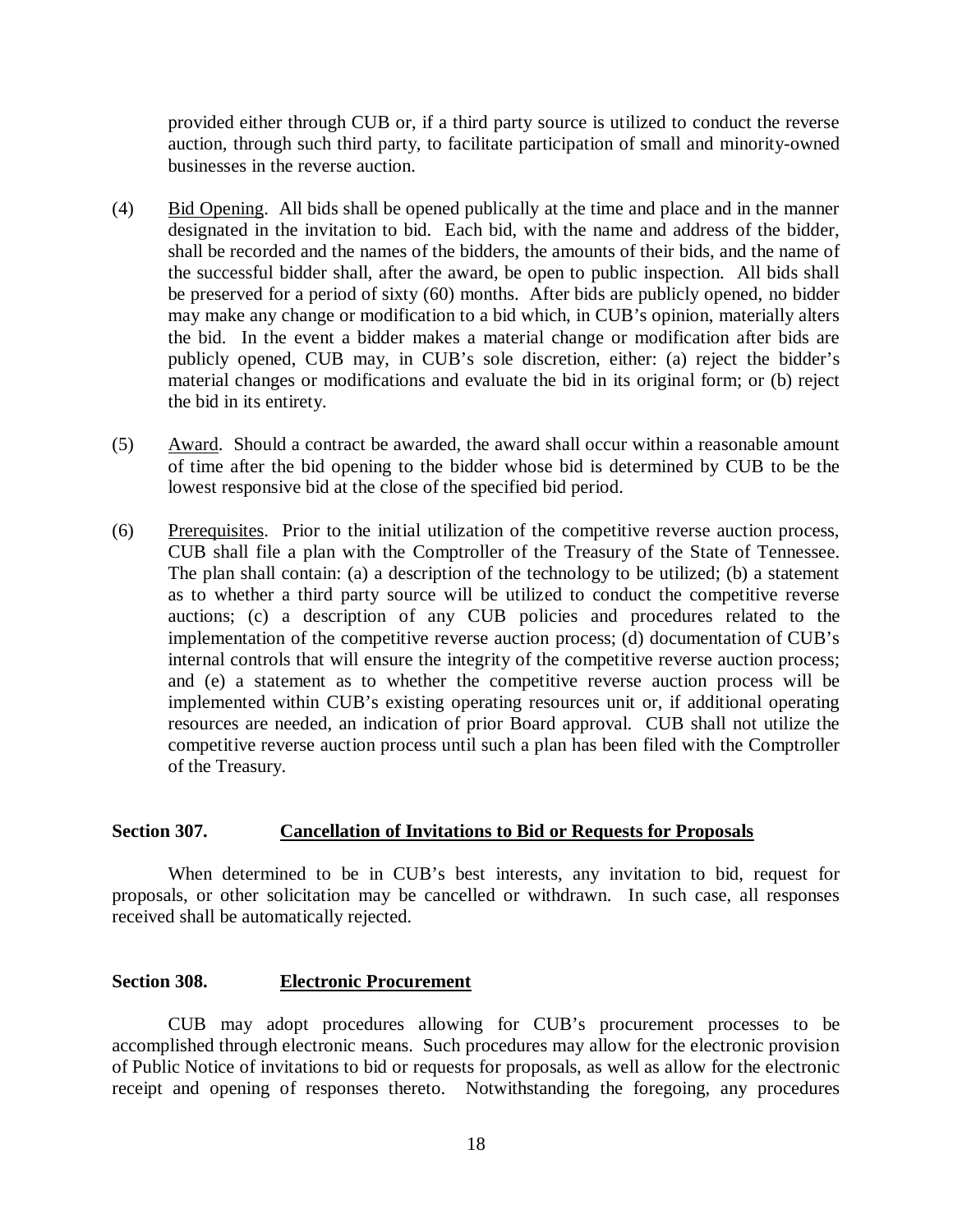adopted by CUB pursuant to this Section shall comply in all respects with the other requirements of this Policy and all applicable laws.

#### **Section 309. Registration**

Persons seeking to provide Procured Items may register with CUB in accordance with procedures issued by CUB. Persons who successfully register with CUB will automatically receive invitations to bid and requests for proposals when, in CUB's opinion, the Procured Items can be supplied by those registered Persons. A Person's successful registration shall not prevent CUB from later determining that a once registered Person is no longer qualified to supply one or more Procured Items. CUB may reject any response to an invitation to bid or request for proposals on the grounds that the Person submitting the response previously attempted to register with CUB but failed to successfully do so.

#### **Section 310. Multi-Year Contracts**

Unless otherwise provided by law, a contract for supplies or services may be entered into for any period of time deemed to be in the best interests of CUB, provided the term of the contract and conditions of renewal or extension, if any, are included in the solicitation and funds are available within the applicable Division for the first fiscal period at the time of contracting. In accordance with Section  $2(g)$  of the Authority Resolution, the General Manager shall have the authority to approve a contract for a maximum of two (2) fiscal years. Contracts exceeding two (2) fiscal years must be approved by the Board; provided, however, that in no event shall a contract term exceed the amount of time allowed by law.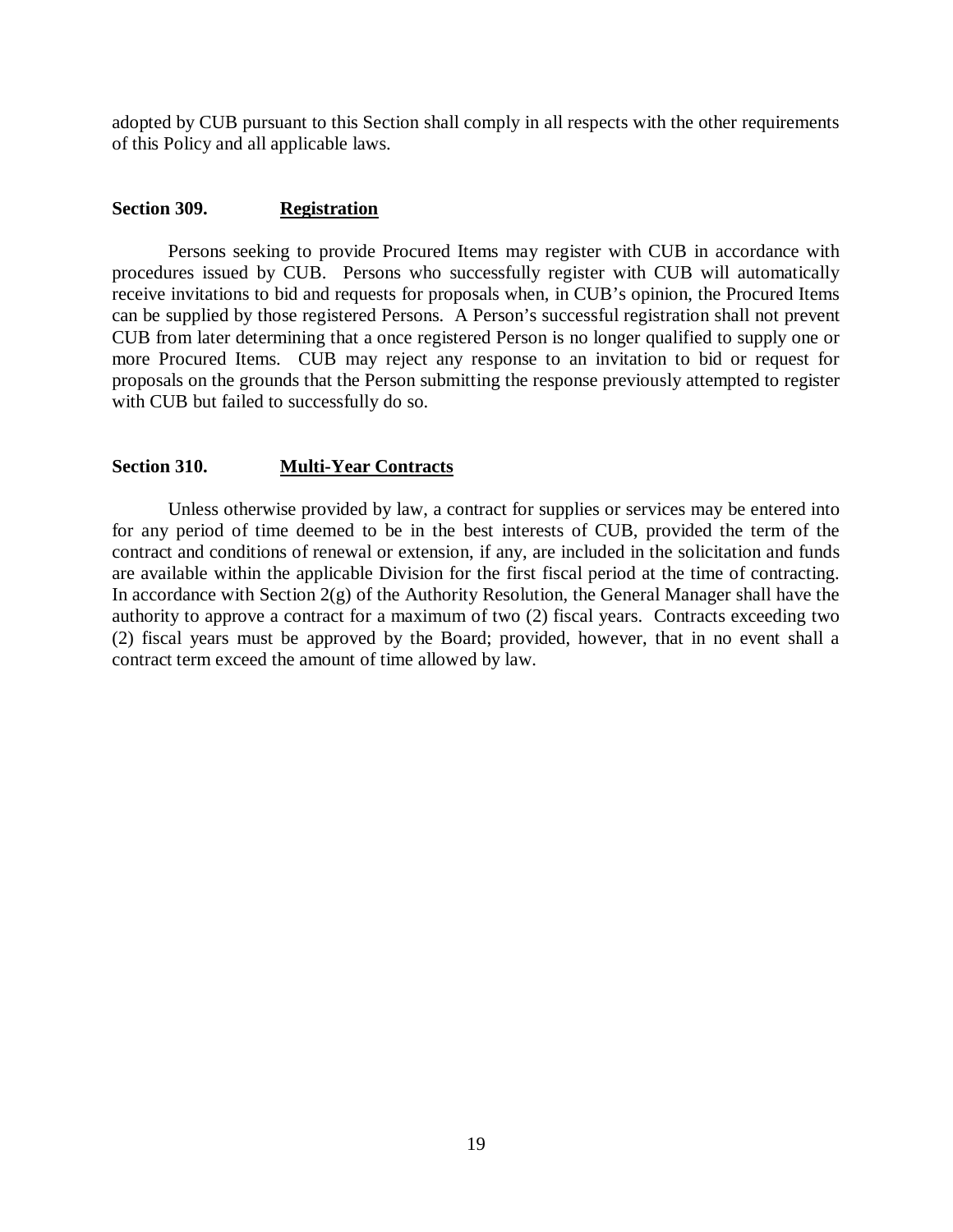#### **ARTICLE IV SPECIFICATIONS FOR SUPPLIES AND SERVICES**

#### **Section 400. Specifications**

CUB may from time to time issue Specifications to be used in the purchase of Procured Items. The General Manager may from time to time establish guidelines for drafting such Specifications.

#### **Section 401. Maximum Practicable Competition**

All Specifications shall: (1) seek to promote the acquisition of Procured Items of the specified quality at a price that is most economical overall for the purpose intended; (2) encourage competition in satisfying CUB's needs; and (3) not be unduly restrictive.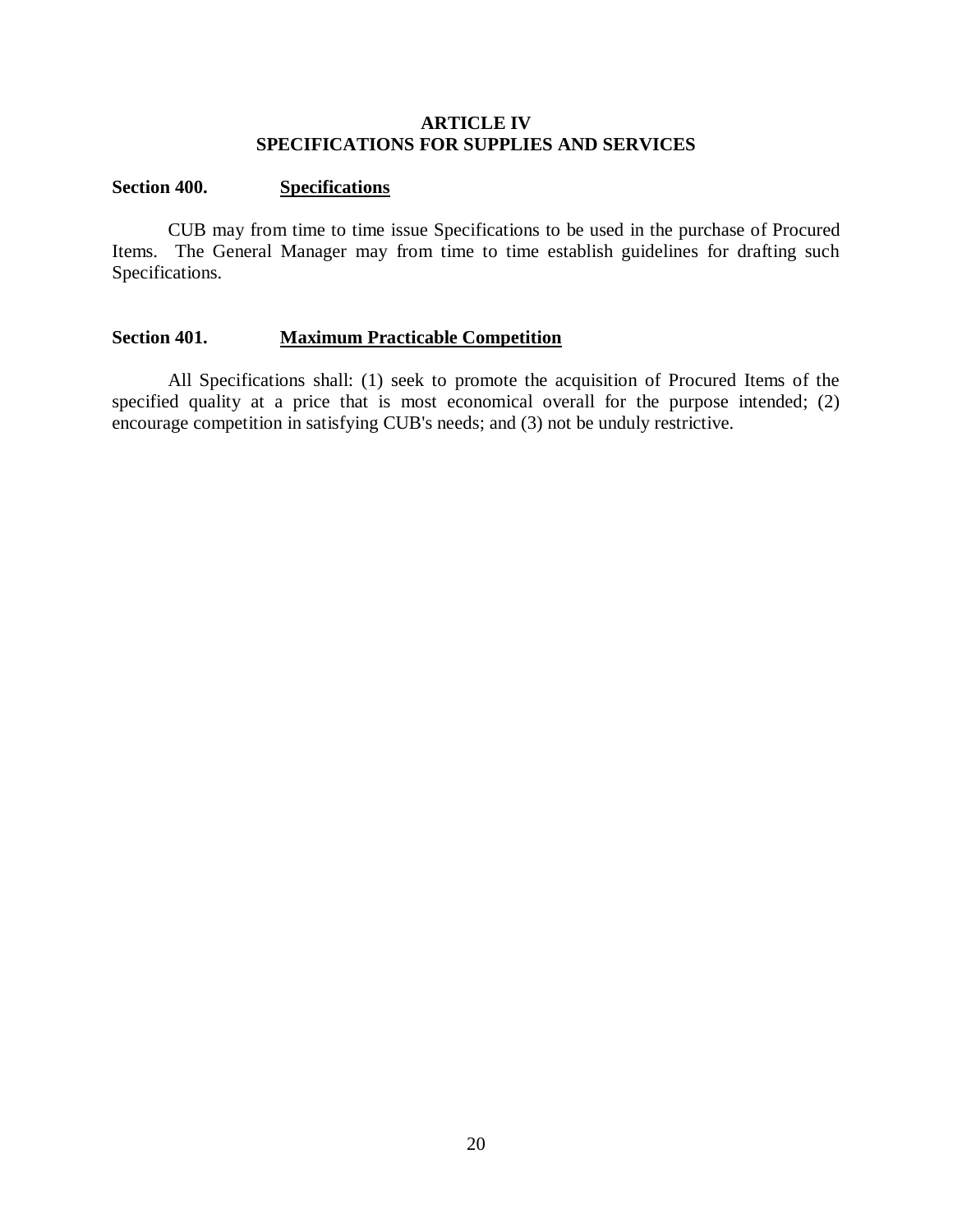#### **ARTICLE V PROCUREMENT OF PROFESSIONAL SERVICES**

#### **Section 500. Authority and Duties of General Manager**

The General Manager shall have the authority and duty to control CUB's procurement of professional services.

#### **Section 501. Professional Services Generally**

In accordance with Tenn. Code Ann. § 12-3-1209, CUB shall award contracts for professional services based on recognized competence and integrity and not based on competitive bidding. Accordingly, the provisions of Article III shall not apply to the procurement of professional services, including but not limited to, legal services; fiscal agent, financial advisor, or advisory services; educational consultant services; engineering services; architectural services; and similar services by professional persons or groups of high ethical standards. In awarding contracts for professional services, CUB may interview eligible persons or groups to determine the capabilities of such persons or groups.

#### **Section 502. Architectural and Engineering Services**

- (1) Selection and Evaluation. In the procurement of architectural and engineering services, CUB may seek qualifications and experience data from any firm or firms licensed in Tennessee and interview such firm(s). CUB shall evaluate statements of qualifications and experience data regarding the procurement of architectural and engineering services, and shall conduct discussions with such firm(s) regarding the furnishing of required services and then shall select the firm deemed to be qualified to provide the services required.
- (2) Negotiation. CUB shall negotiate a contract with the qualified firm for architectural and engineering services at compensation CUB determines to be fair and reasonable to CUB. In making such a determination, CUB shall take into account the estimated value of the services to be rendered, the scope of work, complexity and professional nature thereof. Should CUB be unable to negotiate a satisfactory contract with the firm considered to be most qualified at a price determined to be fair and reasonable to CUB, negotiations shall continue with other qualified firms until an agreement is reached.
- (3) Existing Relationships. Should CUB have a satisfactory existing working relationship for architectural or engineering services, CUB may, without exercising the provisions of Sections 501 and 502, expand the scope of the existing services; provided, however, that the expanded scope is within the technical competency of the existing firm.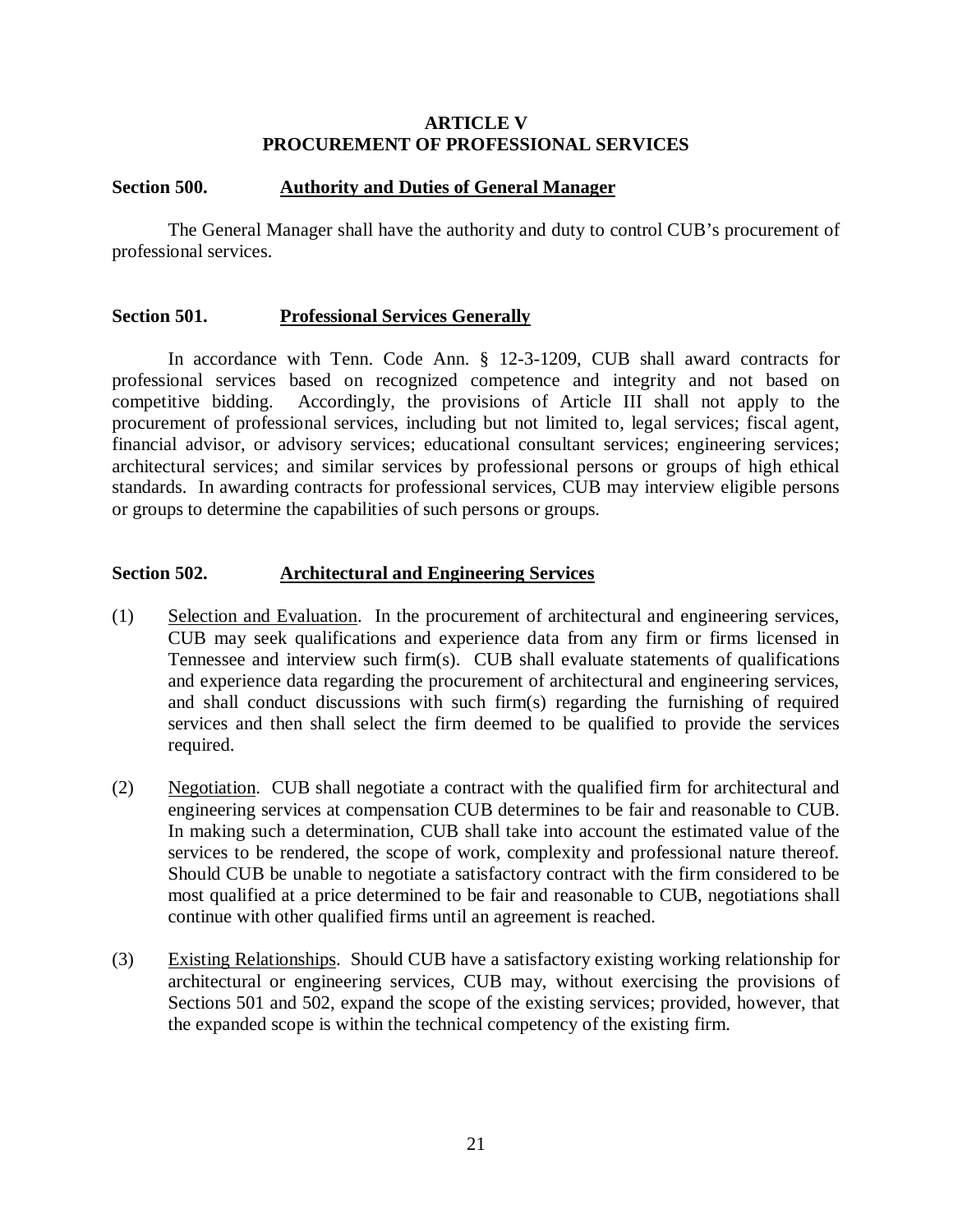# **Section 503. Energy Related Services**

In accordance with Tenn. Code Ann. § 12-4-110, contracts for energy-related services that include both engineering services and equipment, and have as their purpose the reduction of energy costs in public facilities, shall be awarded on the same basis as contracts for professional services.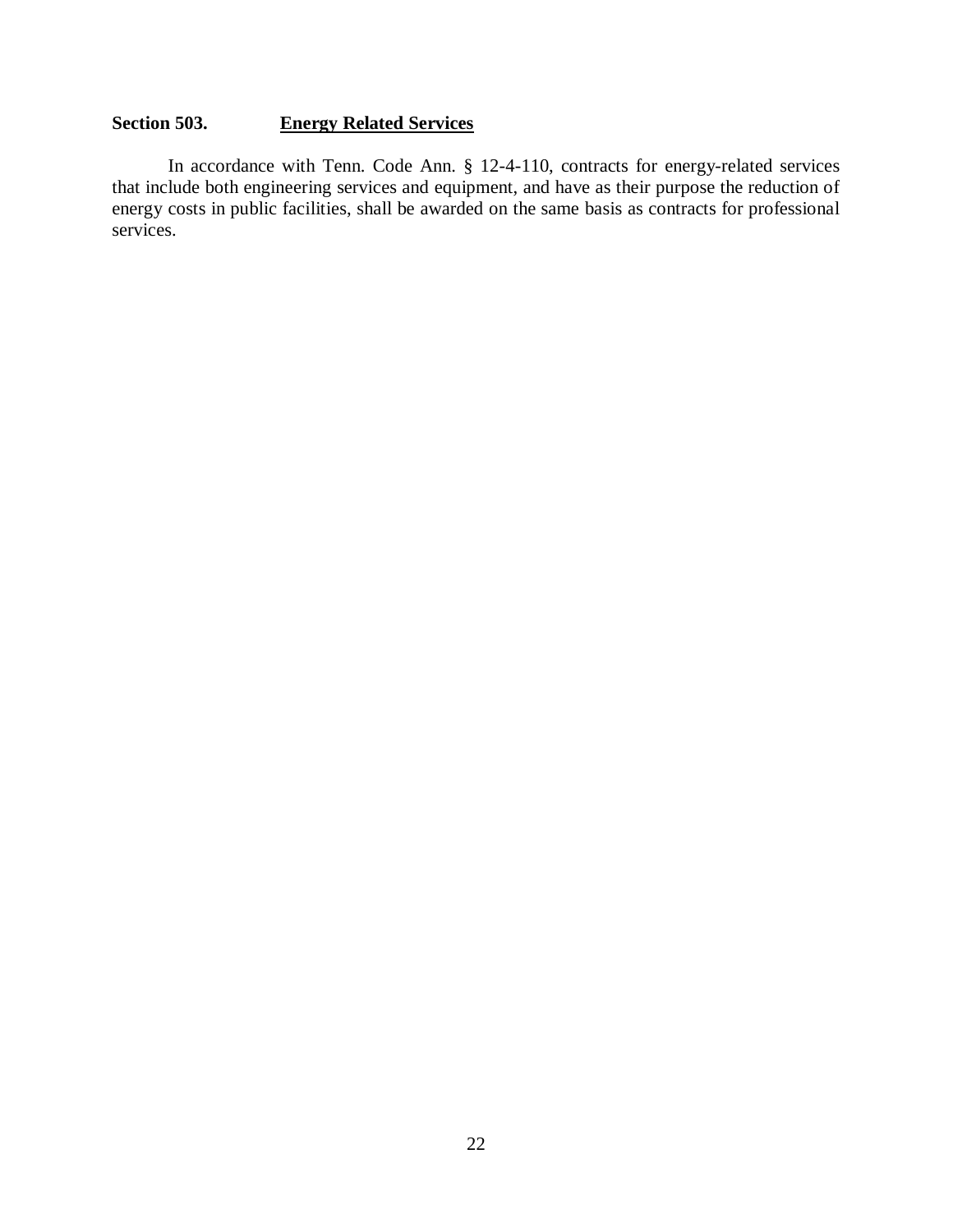# **ARTICLE VI PROCUREMENT OF CONSTRUCTION SERVICES**

# **Section 600. Bid Security**

- (1) Ability to Require Bid Security. CUB may require bid security for all competitive sealed bidding for construction services. Bid security shall be a bid bond, provided by a surety company authorized to do business in the State of Tennessee or otherwise in a form satisfactory to CUB.
- (2) Amount of Bid Security. The amount of any required bid security shall be established by CUB and shall be in an amount equal to at least five percent (5%) but not greater than ten percent (10%) of the total amount of the bid.
- (3) Rejection of Bids for Noncompliance with Bid Security Requirements. When an invitation to bid requires bid security, noncompliance shall be grounds for rejecting the bid, unless it is determined that the bid's failure to comply is insubstantial to the security requirements.
- (4) Bid Security for Construction Management Services. Notwithstanding the provisions of Subsections (1), (2), and (3) of this Section, in accordance with Tenn. Code Ann. § 62-6- 129, whenever CUB is procuring the services of a construction manager, CUB shall require each bidding construction manager to post, at the time of the submittal of the bid or proposal by the construction manager, a bid bond equal to at least ten percent (10%) of the value of the services proposed and the value of the work to be managed. No contract may be awarded to a construction manager who fails to post the required bid bond.
- (5) Notice of Bid Security Requirement. Whenever bid security is required, the fact of such requirement and the required bid security amount shall be stated in the invitation to bid.

# **Section 601. Contract Performance and Payment Bonds**

- (1) When Required; Amounts. When a construction contract is awarded in excess of Fifty Thousand Dollars (\$50,000.00), the following bonds or security shall be delivered to CUB and shall become binding on the parties upon the execution of the contract:
	- (a) A performance bond, satisfactory to CUB, executed by a surety or insurance company authorized to do business in the State of Tennessee and listed on the United States Department of Treasury, Financial Management Service's list of approved bonding companies, in an amount equal to one hundred percent (100%) of the price specified in the contract, accompanied by a certified power of attorney; and
	- (b) A payment bond satisfactory to CUB, executed by a surety or insurance company authorized to do business in the State of Tennessee and listed on the United States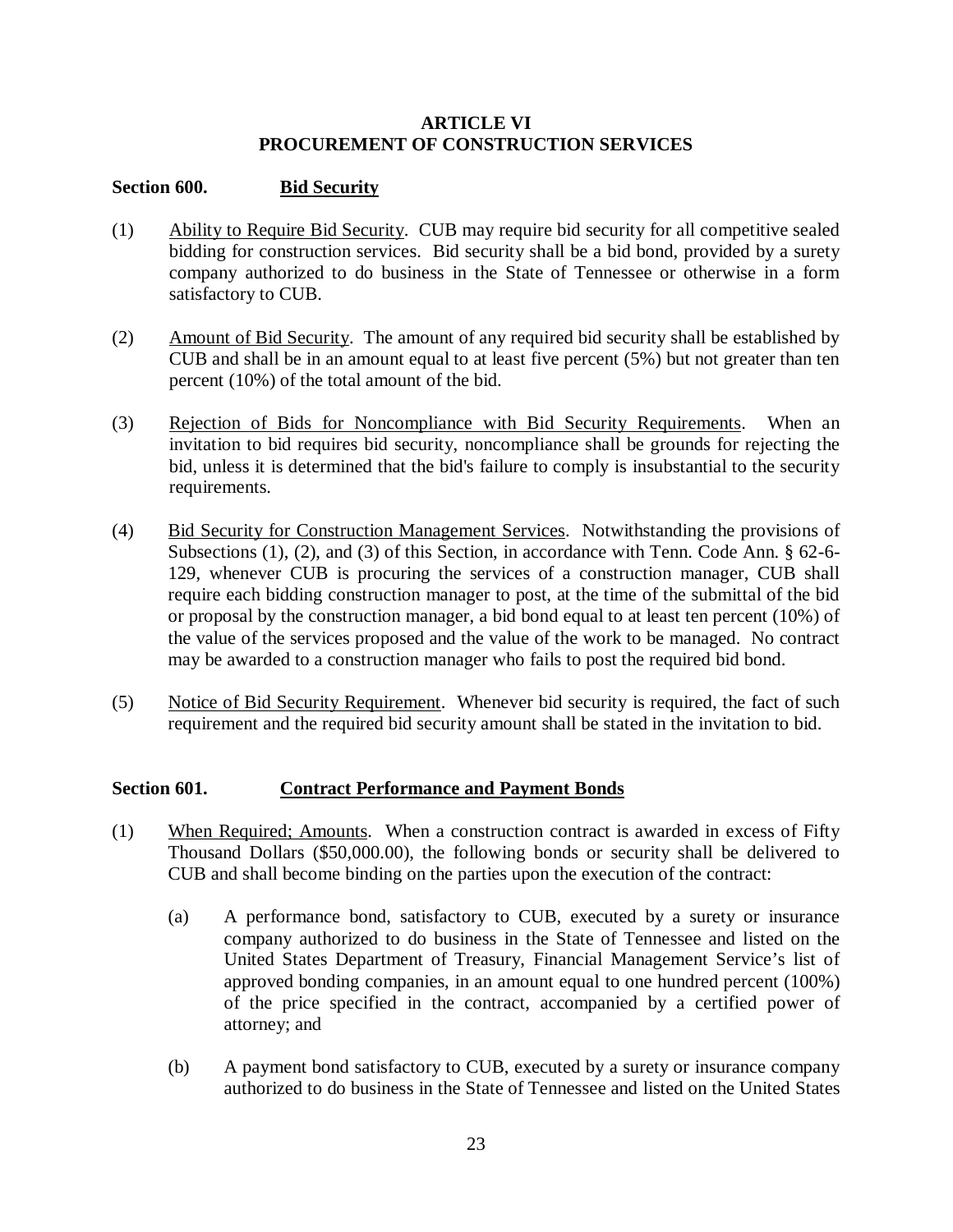Department of Treasury, Financial Management Service's list of approved bonding companies, for the protection of all persons supplying labor and material to the contractor or its subcontractors, in an amount equal to one hundred percent (100%) of the price specified in the contract, and accompanied by a certified power of attorney. In those cases where the work to be performed under a construction contract is comprised of distinct segments of work upon which other work under the contract is not dependent, CUB may elect to reduce the penal amount of any payment or performance bond required for such work to an amount that will adequately protect the interests of CUB if the contractor defaults in the performance of its contract.

- (2) Authority to Require Additional Bonds or Security. Nothing in this Article shall be construed to limit the authority of CUB to require a bond or other security in addition to the bonds required hereunder or in circumstances other than those specified in this Article.
- (3) Notice of Bond or Security Requirement. Whenever any payment or performance bond or other security is required, the fact of such requirement and the required bond or security conditions shall be stated in the invitation to bid.
- (4) Authority to Accept Substitute Security. To the extent permitted by Tenn. Code Ann. § 12-1-201(c), in lieu of the bonds required by Subsection (1) of this Section, the following securities or cash may, in CUB's discretion, be substituted at the percentage rates required for the bonds:
	- (a) United States treasury bonds, United States treasury notes, and United States treasury bills;
	- (b) General obligation bonds of the State of Tennessee;
	- (c) Certificates of deposit or evidence of other deposits irrevocably pledged from:
		- (i) A state or national bank having its principal office in Tennessee;
		- (ii) A state or federal savings and loan association having its principal office in Tennessee;
		- (iii) Any state or national bank, that has its principal office located outside this state and that maintains one (1) or more branches in this state which are authorized to accept federally insured deposits; or
		- (iv) Any state or federal savings and loan association that has its principal office located outside this state and that maintains one (1) or more branches in this state which are authorized to accept federally insured deposits;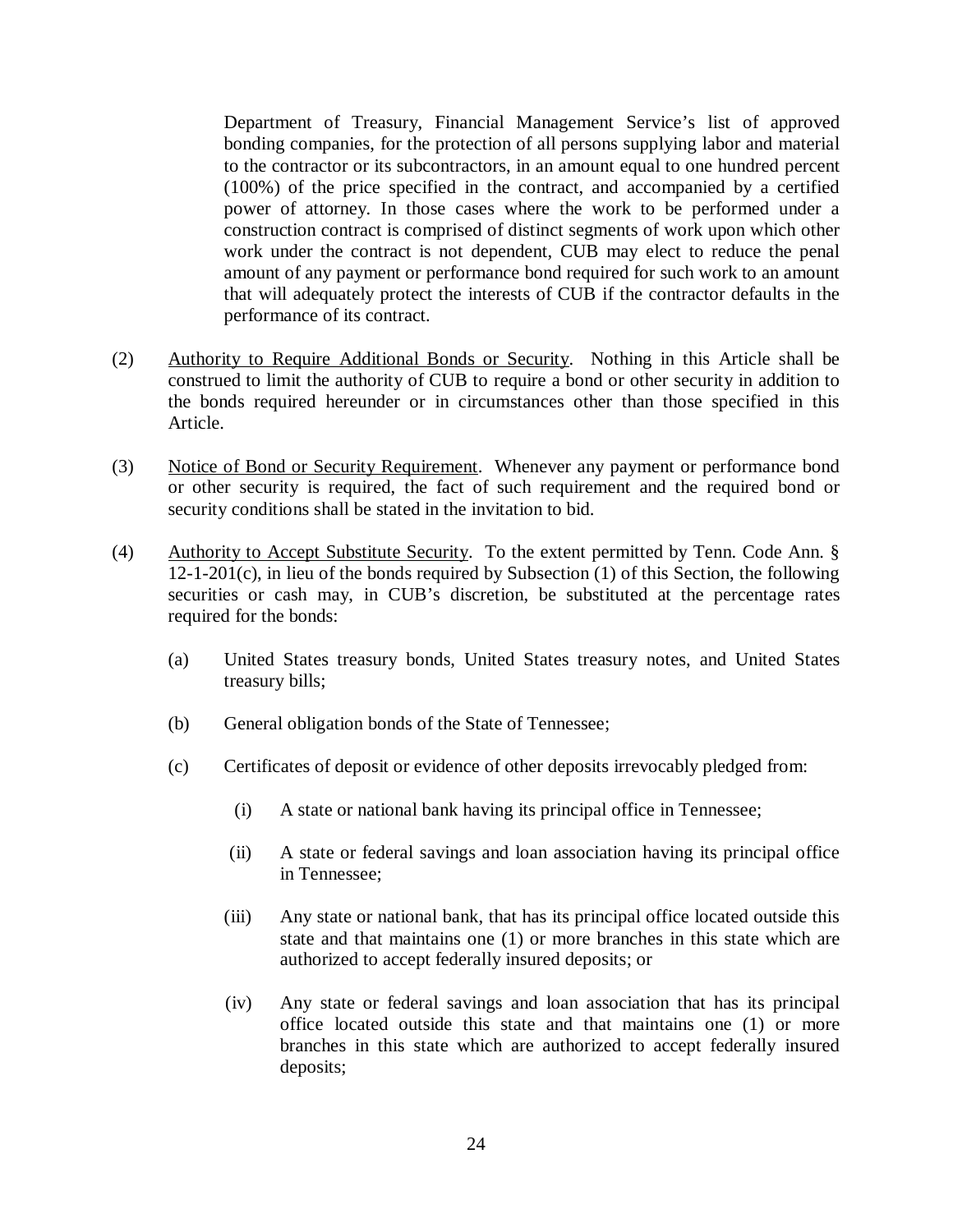- (d) A letter of credit from a state or national bank or state or federal savings and loan association having its principal office in Tennessee; or any state or national bank or state or federal savings and loan association that has its principal office outside this state and that maintains one (1) or more branches in this state which are authorized to accept federally insured deposits. The terms and conditions of any letter of credit shall be subject to CUB's approval. The form of such letter of credit shall be provided by the bank or savings and loan association and may be based on either the Uniform Commercial Code or the ICC Uniform Customs and Practice for Documentary Credits (UCP 500). All letters of credit shall be accompanied by an authorization of the contractor to deliver retained funds to the bank issuing the letter; or
- (e) Cash; provided, that, where cash is posted, CUB shall pay to the contractor interest at the same rate that interest is paid on funds invested in a local government investment pool established pursuant to Tenn. Code Ann. § 9-4-704, for the contract period.
- (5) Suits on Bonds; Right to Institute. Every person who has a cause of action against a contractor or subcontractor on a bond required or provided under this Article may pursue an action in accordance with applicable law.

# **Section 602. Bond Forms; Copies**

- (1) Bond Forms. Unless otherwise expressly provided for, CUB shall determine the form of the bonds required by this Article.
- (2) Certified Copies of Bonds. Any person may request and obtain from CUB a certified copy of a bond upon payment of the reproduction and postage cost. A certified copy of the bond shall be sufficient evidence of the contents, execution, and delivery of the original.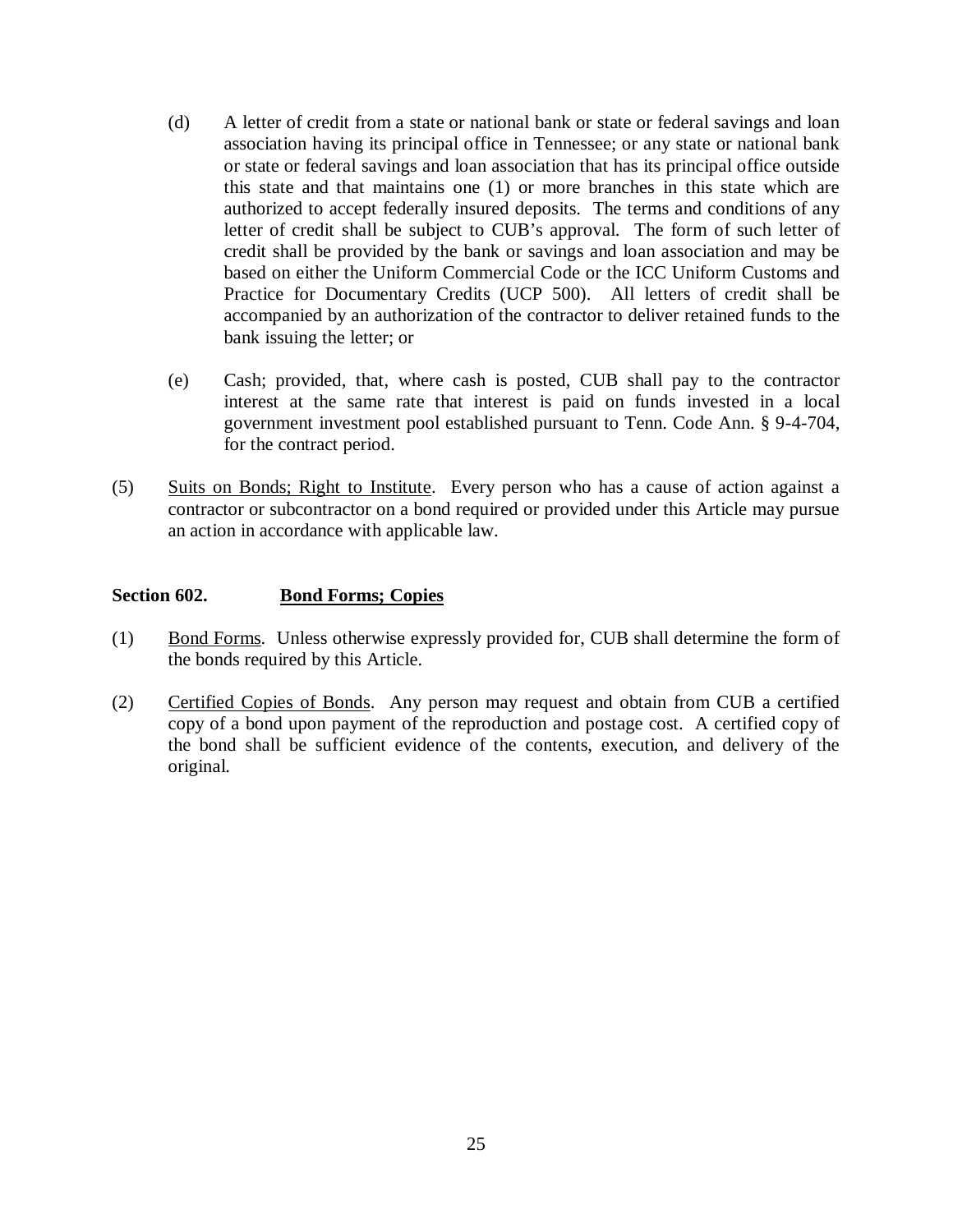# **ARTICLE VII CONTRACT MODIFICATIONS AND TERMINATIONS**

# **Section 700. Modification of Contracts**

Unless otherwise prohibited by this Policy or by any applicable law, the General Manager is authorized to enter into modifications of existing contracts in order to effect changes deemed necessary or desirable to CUB.

# **Section 701. Termination of Contracts**

- (1) For Default of the Contractor. The General Manager is authorized to terminate contracts as a result of a default of the contractor.
- (2) For Convenience of CUB. The General Manager is authorized to terminate contracts for the convenience of CUB when such termination is in the best interests of CUB and its ratepayers.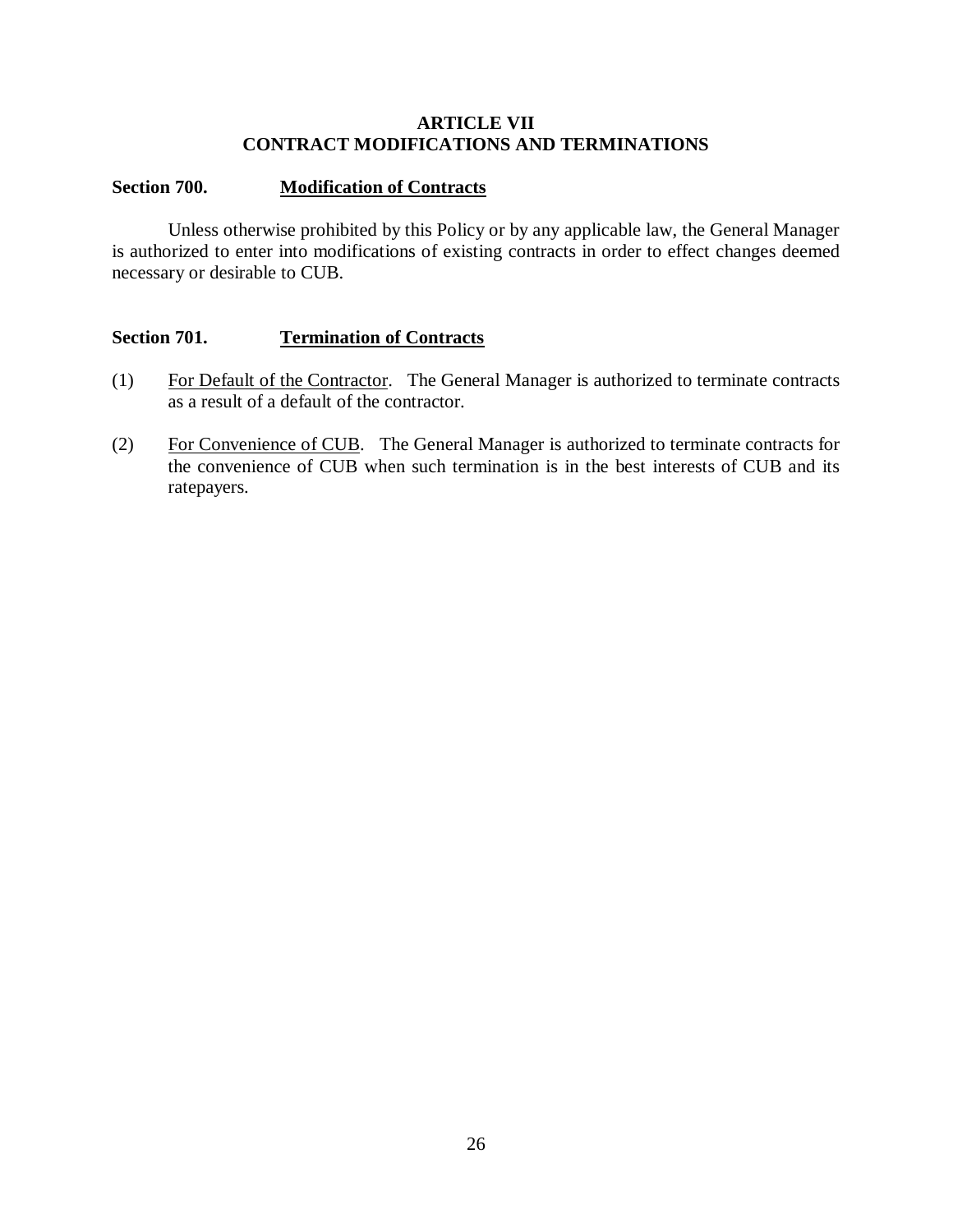# **ARTICLE VIII LEGAL AND CONTRACTUAL REMEDIES**

# **Section 800. Authority to Resolve Protested Solicitations and Awards**

- (1) Right to Protest. Any Person who is aggrieved in connection with the solicitation or award of a contract must submit a written protest to the General Manager within fourteen (14) days after the occurrence of the act giving rise to the protest.
- (2) Authority to Resolve Protests. The General Manager shall have the authority, prior to the commencement of an action in court concerning the controversy, to settle and resolve a protest of an aggrieved Person concerning the solicitation or award of a contract.
- (3) Decision. If the protest is not resolved by mutual agreement, the General Manager shall promptly issue a decision in writing that shall:
	- (a) State the reasons for the action taken; and
	- (b) Inform the protestor of its right to judicial or administrative review as provided in this Article.
- (4) Notice of Decision. A copy of the decision under Subsection (3) of this Section shall be mailed or otherwise furnished immediately to the protestor and any other party intervening.
- (5) Finality of Decision. A decision under Subsection (3) of this Section shall be final and conclusive, unless fraudulent or any Person adversely affected by the decision commences an action in court.
- (6) Resort to Court. If unsatisfied with the determination of the General Manager, within thirty (30) days after such determination has been issued, the Person may institute appropriate proceedings before any court, judicial or quasi-judicial board or agency of the State of Tennessee having jurisdiction to hear controversies concerning contracts to which CUB is a party. Any and all legal proceedings instituted in connection with this Policy shall be brought in the Chancery Court for Anderson County, Tennessee.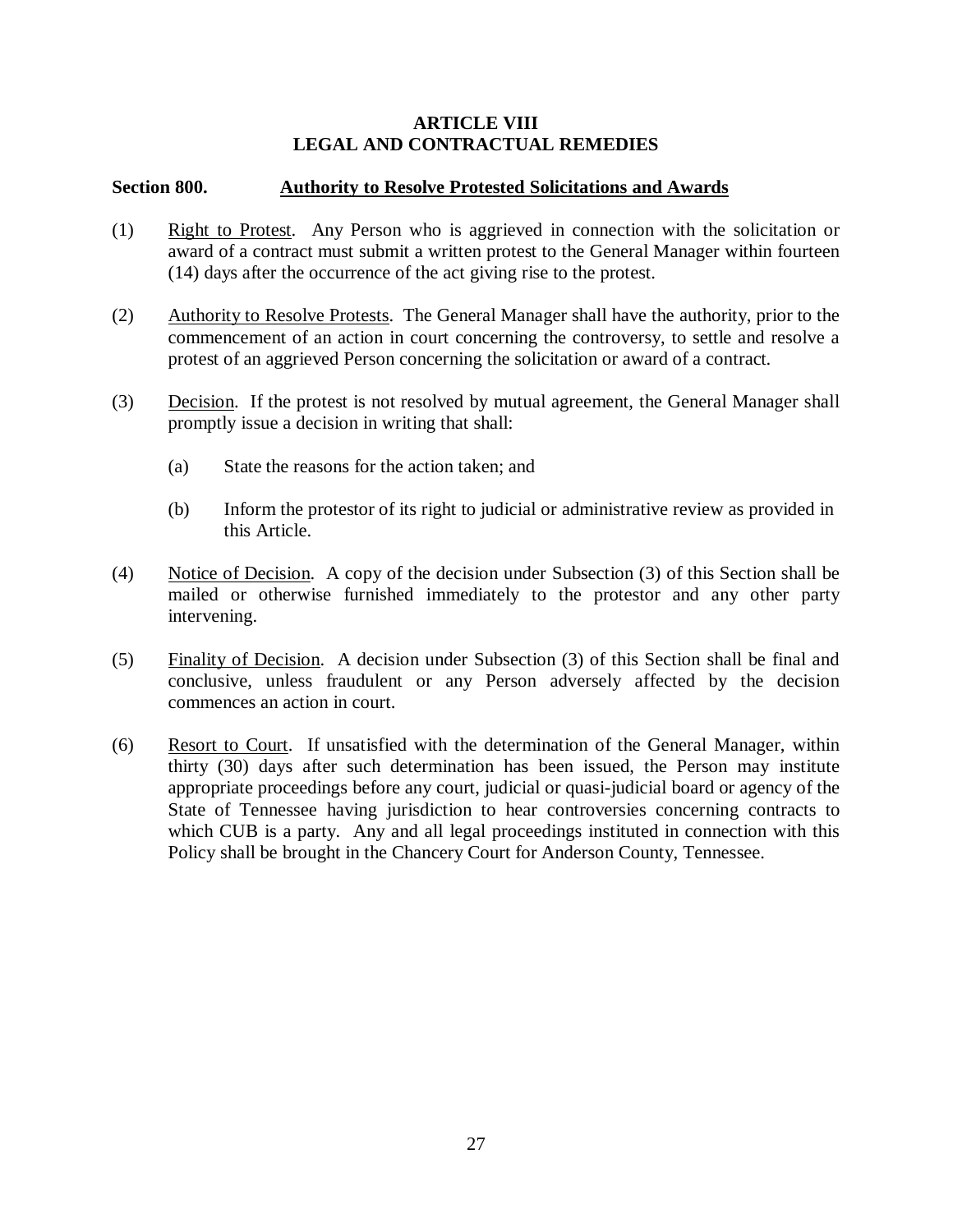# **ARTICLE IX INTERGOVERNMENTAL RELATIONS**

# **Section 900. Cooperative Procurement Authorized**

- (1) Local Governmental Units of this State. In accordance with Tenn. Code Ann. § 12-3- 1205(a), CUB may participate in, sponsor, conduct, or administer a cooperative purchasing agreement for the procurement of any supplies, services, or construction with one (1) or more other local governmental units of this State in accordance with an agreement entered into between the participating local governmental units. Such cooperative purchasing may include, but is not limited to, joint or multi-party contracts between local governmental units. Where CUB is otherwise required by law or this Policy to advertise and receive competitive bids for the items being purchased under the cooperative purchasing agreement, it shall be sufficient for those purposes that the purchasing entity under the cooperative purchasing agreement complied with its own purchasing requirements.
- (2) Governmental Units of Other States. In accordance with Tenn. Code Ann. § 12-3- 1205(b)(1), CUB may participate in, sponsor, conduct, or administer a cooperative purchasing agreement for the procurement of any goods, supplies, services, or equipment with one (1) or more other governmental entities outside this State, to the extent the laws of the other state permit the joint exercise of purchasing authority, in accordance with an agreement entered into between or among the participating governmental entities; provided, such goods, supplies, services, or equipment were procured in a manner that constitutes competitive bidding and were advertised, evaluated, and awarded by a governmental entity and made available for use by other governmental entities. This Subsection shall not apply to (a) purchases of new or unused motor vehicles, unless the motor vehicles are manufactured for a special purpose as defined in Tenn. Code Ann. § 12-3-1208; or (b) purchases of construction, engineering or architectural services, or construction materials.
- (3) Master Agreements. In accordance with Tenn. Code Ann. § 12-3-1205(b)(2), CUB may participate in a master purchasing agreement upon the Board's adoption of a resolution accepting the terms of the master purchasing agreement. If CUB is otherwise required by law or this Policy to advertise and receive competitive bids for the items being purchased under a master purchasing agreement, it shall be sufficient for those purposes that the purchasing entity or the entity that procured the bid complied with its own purchasing requirements. In such cases, CUB shall acquire and maintain documentation that the purchasing entity or entities that procured the bid complied with its own purchasing requirements. This Subsection shall not apply to (a) purchases of new or unused motor vehicles, unless the motor vehicles are manufactured for a special purpose as defined in Tenn. Code Ann. § 12-3-1208; or (b) purchases of construction, engineering or architectural services, or construction materials.
- (4) General Manager's Authority. Except where such authority is otherwise reserved to the Board, the General Manager is authorized to take any actions necessary to effect the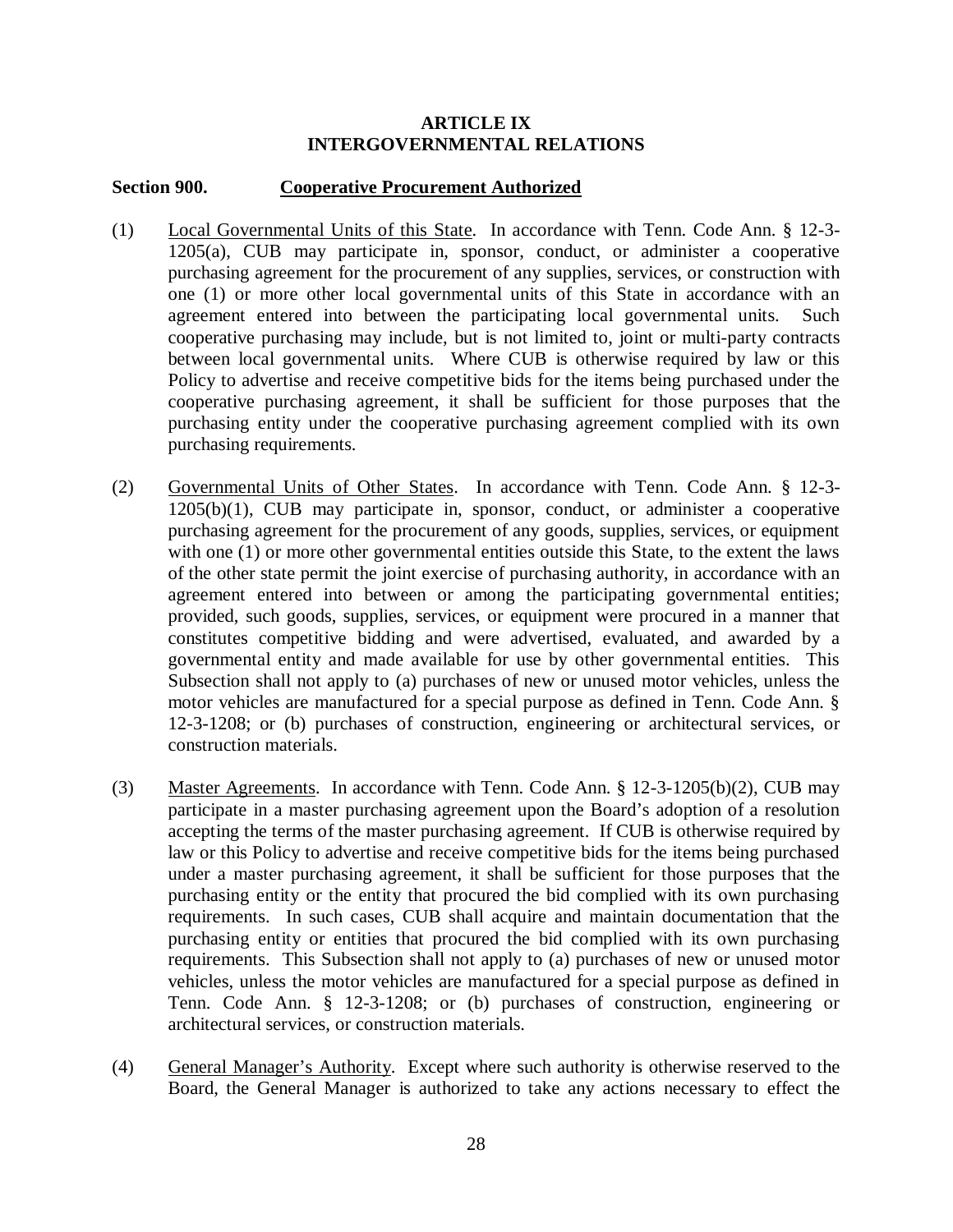provisions of this Section. The General Manager is further authorized to collect information from any municipalities, counties, utility districts, and other local government units concerning the type, cost, quality, and quantity of commonly used goods, supplies, services, or equipment being procured by such local governmental units under cooperative purchasing agreements, and is authorized to make available, upon request, all such similar information regarding CUB to any other municipality, county, utility district, or other local government unit.

#### **Section 901. Cooperative Use of Supplies or Services**

CUB, through the General Manager, may enter into an agreement, independent of the requirements of Article III, with any other public purchasing unit for the cooperative use of supplies or services.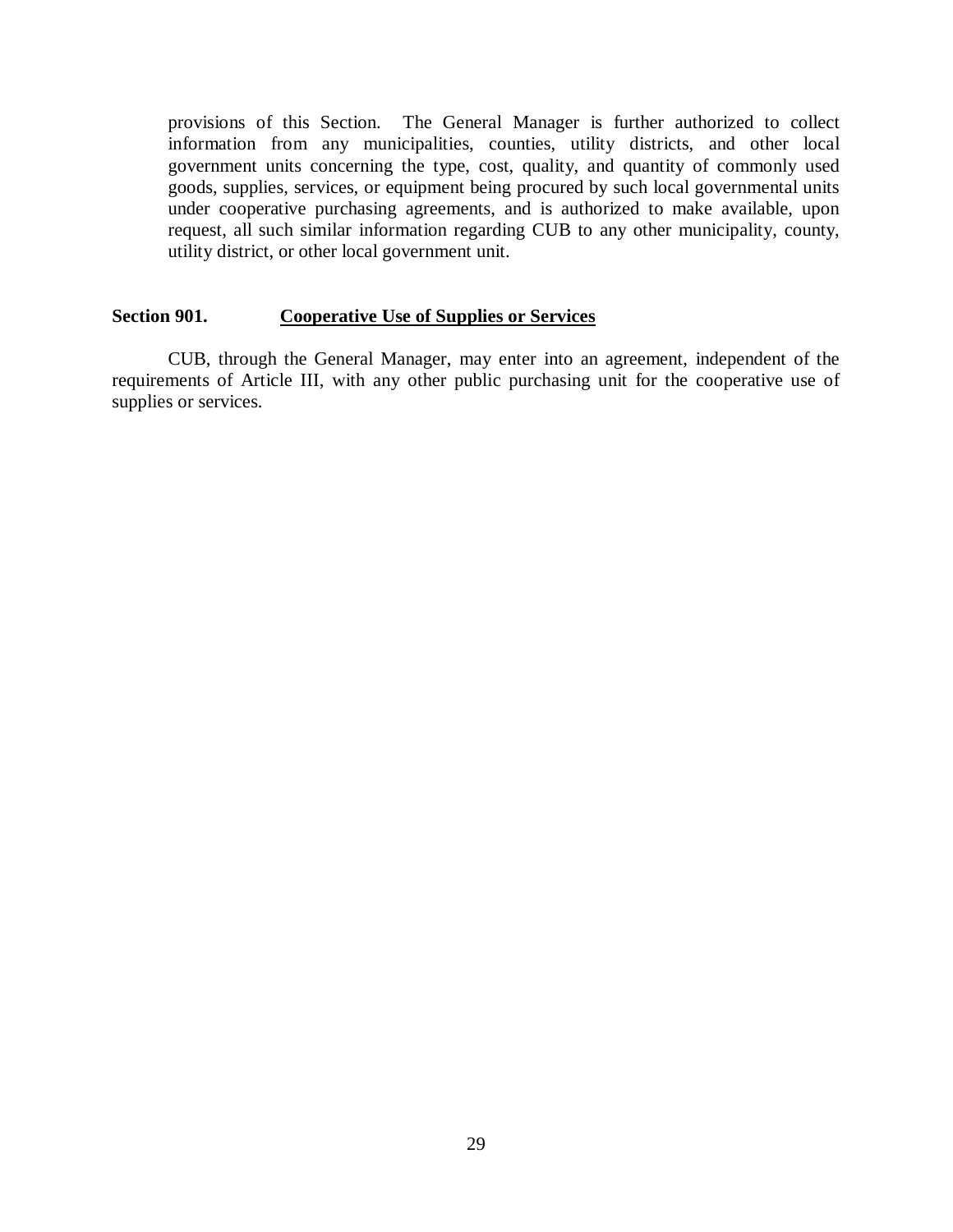# **ARTICLE X DISPOSAL OF SURPLUS PROPERTY**

#### **Section 1000. Disposal of Surplus Real Property**

The procedure for the disposal or sale of surplus real property, after the declaration of it being surplus by CUB and CUB having determined that the property is no longer needed by CUB, shall be as follows:

- (1) CUB shall have the property in question appraised by one (1) or more qualified real estate appraisers.
- (2) If the appraised value of the property is Ten Thousand Dollars (\$10,000.00) or more, CUB shall advertise the property and receive competitive sealed bids thereon, or shall offer the property for sale at public auction, including Internet auction. If sealed bids are taken, the bids received, together with the report of the appraiser, shall be reported to the Board. If the property is offered for sale at public auction, the highest bid, the number of bidders, the appraiser's report, and such other information as may be pertinent shall be reported to the Board. If the Board finds the highest bid received to be fair and adequate and in the best interests of CUB, the Board shall approve the sale and authorize the General Manager to execute a deed of conveyance upon the successful bidder complying with the bid made.
- (3) If the appraised value of the property is less than Ten Thousand Dollars (\$10,000.00), the General Manager shall report to the Board such offers to purchase as he may have, together with the report of the appraiser. If the Board finds the offer to purchase fair and adequate and in CUB's best interests, then the Board shall approve the sale and authorize the General Manager to execute a deed of conveyance to the purchaser.
- (4) The General Manager may waive the requirement for an appraisal if he or she finds the property to have only nominal value and the cost of obtaining an appraisal would not be justified. This finding shall be in writing and kept on file for inspection by the Board. Upon the filing of such a finding, the Board may authorize the disposal of the real property without the necessity of payment to CUB, except as otherwise provided in this Section.
- (5) All real property offered for sale or lease by CUB, except property sold or leased to the federal, state, or county governments or an agency of city government, shall be advertised by posting a sign not less than eighteen (18) inches by twenty-four (24) inches in size on the property that is conspicuously located and visible from adjacent streets or roads. The sign shall give notice that the property is being offered for sale or lease and designate the office to be contacted for information relative to the bidding procedure, date of sale, and other pertinent information.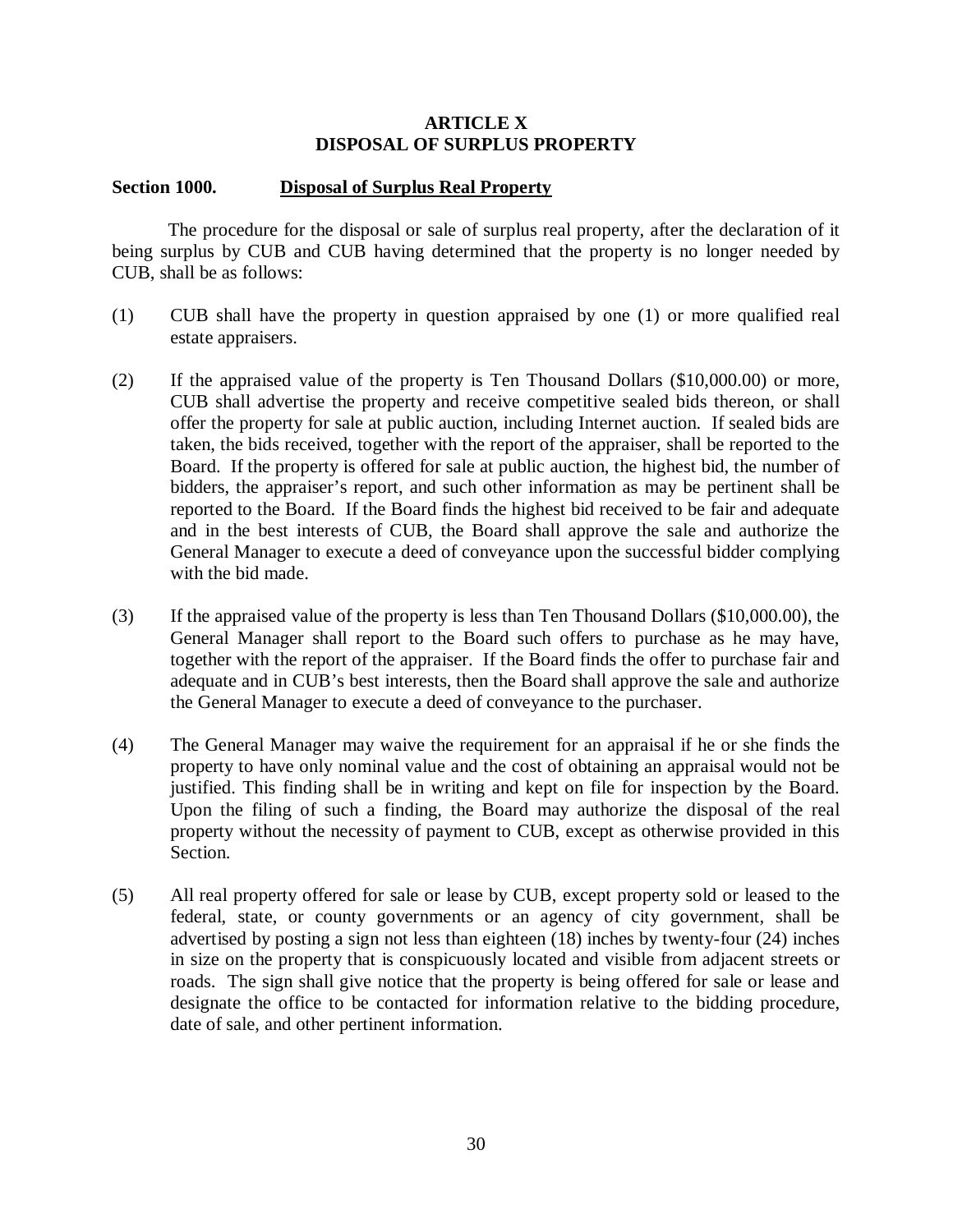#### **Section 1001. Disposal of Surplus Personal Property**

The procedure for the sale or disposal of surplus personal property, after the declaration of it being surplus by CUB and CUB having determined that the property is no longer needed by CUB, shall be as follows:

- (1) CUB shall determine the fair value of the personal property in question through appraisals or by any other evaluation method reasonably calculated to accurately reflect the fair market value of such property.
- (2) All personal property owned by CUB having a value of One Thousand Dollars (\$1,000.00) or more shall be sold by CUB on a competitive basis by competitive sealed bids, or at public auction, including Internet auction.
- (3) All personal property owned by CUB having a value of less than One Thousand Dollars (\$1,000.00) shall be sold or disposed of by CUB in a commercially reasonable manner under the circumstances. However, if the value of surplus personal property has an aggregate value of One Thousand Dollars (\$1,000.00) or more, it shall be sold by CUB on a competitive basis by competitive sealed bids, or at public auction, including Internet auction.

# **Section 1002. Purchase of Surplus Property by CUB Officials and Employees**

In accordance with Tenn. Code Ann. § 6-54-125, no CUB official or employee may purchase surplus property from CUB except by bid at public auction. This limitation shall apply during the tenure of such official or employee's office or employment and for six (6) months thereafter.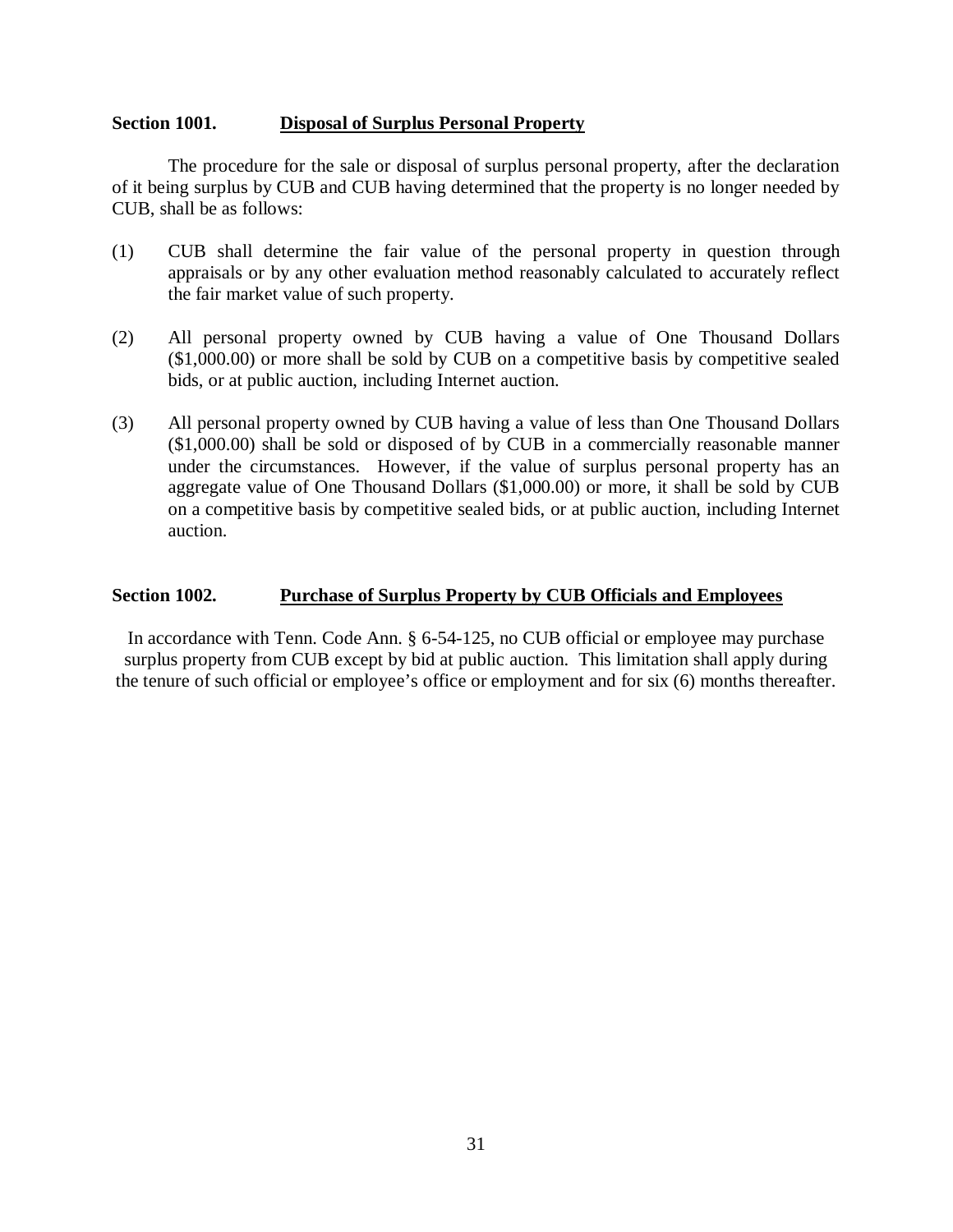# **ARTICLE XI ETHICS IN PUBLIC CONTRACTING**

#### **Section 1100. Statement of Policy**

Public employment is a public trust. It is CUB's policy to adhere to all applicable state laws and the highest standards of ethical conduct in all of its public procurements. CUB employees are required to discharge their duties impartially so as to assure fair competitive access to CUB procurement by responsible Persons. Moreover, they shall conduct themselves in such a manner as to foster public confidence in the integrity of CUB's procurement process. To achieve the purpose of this Article, it is essential that those Persons doing business with CUB also observe the ethical standards prescribed herein.

#### **Section 1101. Conflict of Interest**

There is hereby incorporated herein by reference the provisions of Tenn. Code Ann. § 6-54-107, which govern conflicts of interest, and Title 4, Chapter 1 of the Clinton Municipal Code, which govern ethics. Any modification, amendment, or replacement of Tenn. Code Ann. § 6-54-107 or Title 4, Chapter 1 of the Clinton Municipal Code shall automatically become a part of this Policy immediately upon becoming law.

#### **Section 1102. Kickbacks and Collusion**

- (1) Kickbacks. It shall be a breach of ethical standards for any payment, gratuity, or offer of employment to be made by or on behalf of a subcontractor under a contract to the prime contractor or higher tier subcontractor or any person associated therewith, as an inducement for the award of a subcontract or contract.
- (2) Collusion. It shall be a breach of ethical standards for any Person to collude with any other Person in an attempt to influence CUB's procurement of Procured Items.

#### **Section 1103. Reporting of Suspected Collusive Bidding or Negotiation**

- (1) Notification to the General Manager. When any employee of CUB suspects collusion among any Persons participating in the CUB procurement process, a written notice of such suspicion shall be transmitted to the General Manager.
- (2) Retention of All Documents. All documents involved in any procurement in which collusion is suspected shall be retained by CUB until the General Manager gives notice that such documents may be destroyed. All retained documents shall be made available to the Board upon request.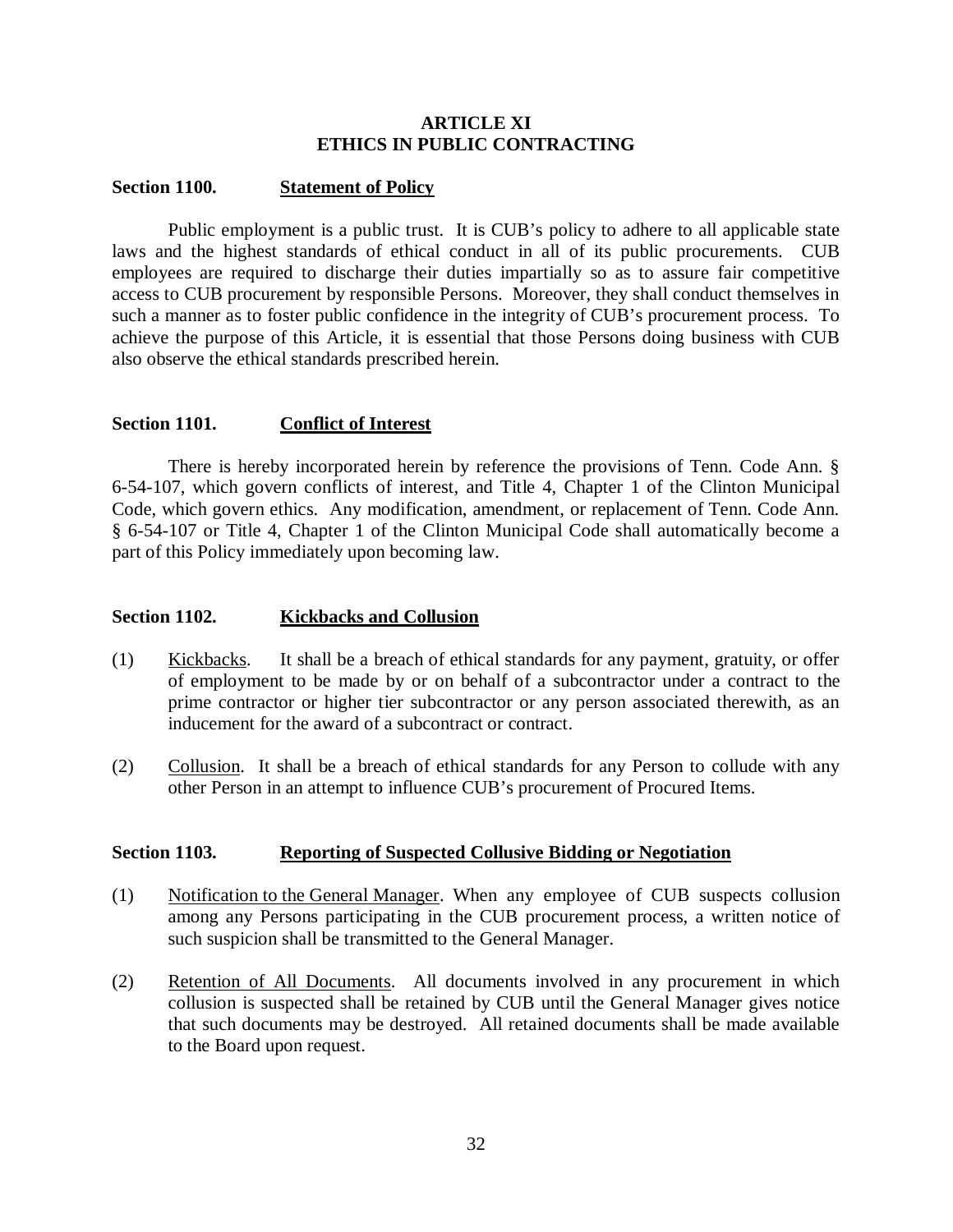# **Section 1104. Civil and Administrative Remedies against Non-Employees Who Breach Ethical Standards**

- (1) Existing Remedies Not Impaired. Civil and administrative remedies against nonemployees that are in existence on the effective date of this Policy shall not be impaired.
- (2) Supplemental Remedies. In addition to existing remedies for breach of the ethical standards of this Article or regulations promulgated hereunder, CUB may impose any one or more of the following:
	- (a) Written warnings or reprimands;
	- (b) Termination of transactions; and
	- (c) Debarment from being a contractor or subcontractor under CUB contracts.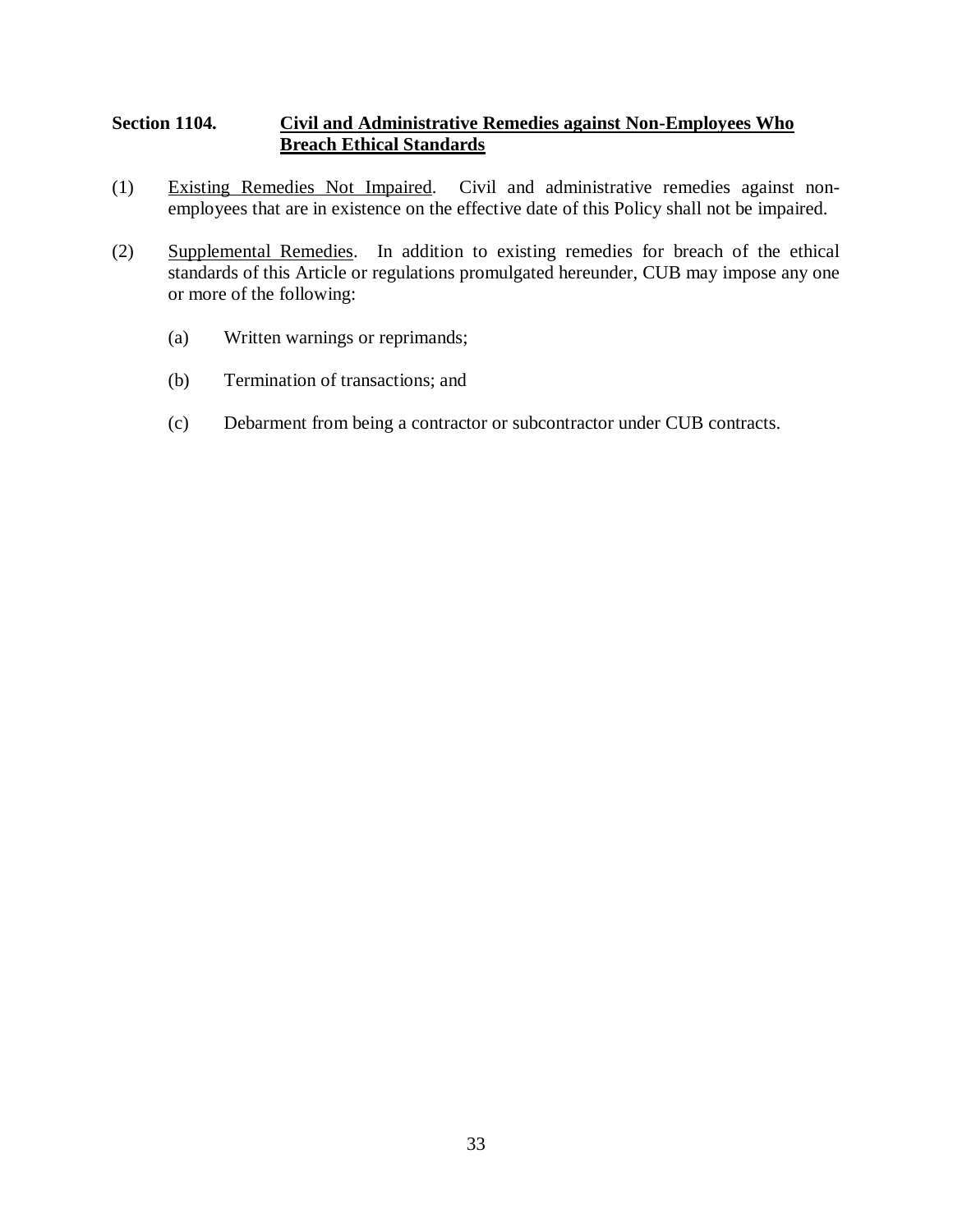#### **ARTICLE XII MISCELLANEOUS PROVISIONS**

#### **Section 1200. Notices**

Except as may otherwise be provided for in an invitation to bid, request for proposals, contract, or other written notice, any notice required or permitted to be given under this Policy shall be given in writing to the General Manager. Such notice may be given by hand or courier service delivery to the General Manager, and, in such case, shall be deemed to be given only upon actual hand or courier service delivery to the General Manager. Otherwise, notice shall be given by mailing the notice to the General Manager by Certified Mail, Return Receipt, with postage prepaid, at the following address:

> Clinton Utilities Board c/o General Manager P.O. Box 296 Clinton, Tennessee 37717

In such cases, notice shall be deemed to be given on the delivery date shown on the Return Receipt.

#### **Section 1201. Severability**

In case any one or more of the provisions contained in this Policy shall for any reason be held to be invalid, illegal, or unenforceable in any respect, such invalidity, illegality, or unenforceability shall not affect any other provision hereof, and this Policy shall be construed as if such invalid, illegal, or unenforceable provision had never been contained herein.

#### **Section 1202. Waiver**

To the extent such action is not contrary to the Charter or to state law, and when deemed by CUB to be in the best interest of CUB's ratepayers, CUB may waive or modify any requirement of this Policy. Any such waiver must be in writing and must be signed by the General Manager.

#### **Section 1203. Interpretation**

The headings of the Articles, Sections, and Subsections of this Policy are for convenience only and shall not be used to limit or expand the meaning of any of the provisions of this Policy. Where the context so requires, words referring to the masculine gender shall include the feminine and neuter and words referring to the singular shall include the plural and words referring to the plural shall include the singular.